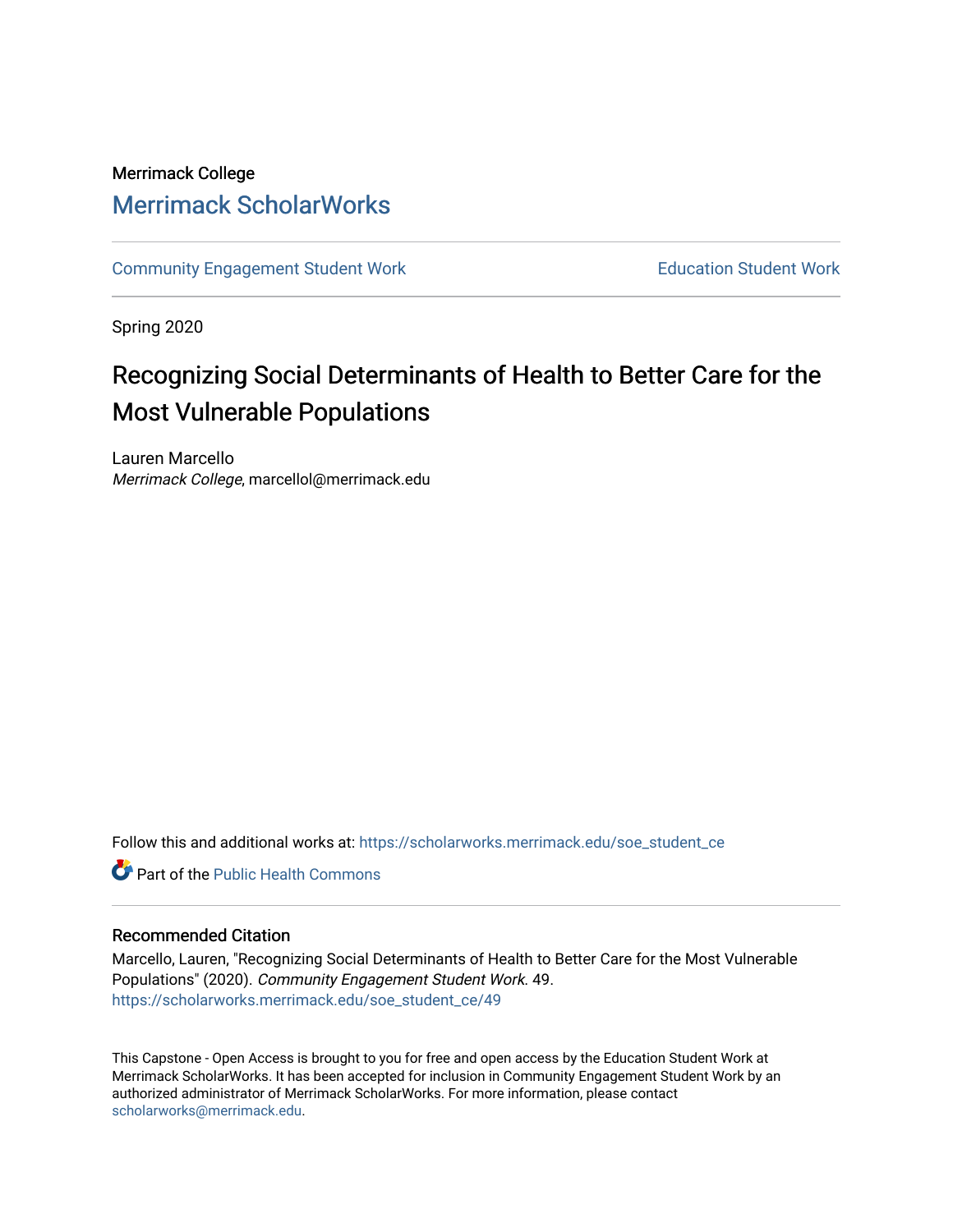Recognizing Social Determinants of Health to Better Care for the Most Vulnerable Populations

Lauren Marcello

Merrimack College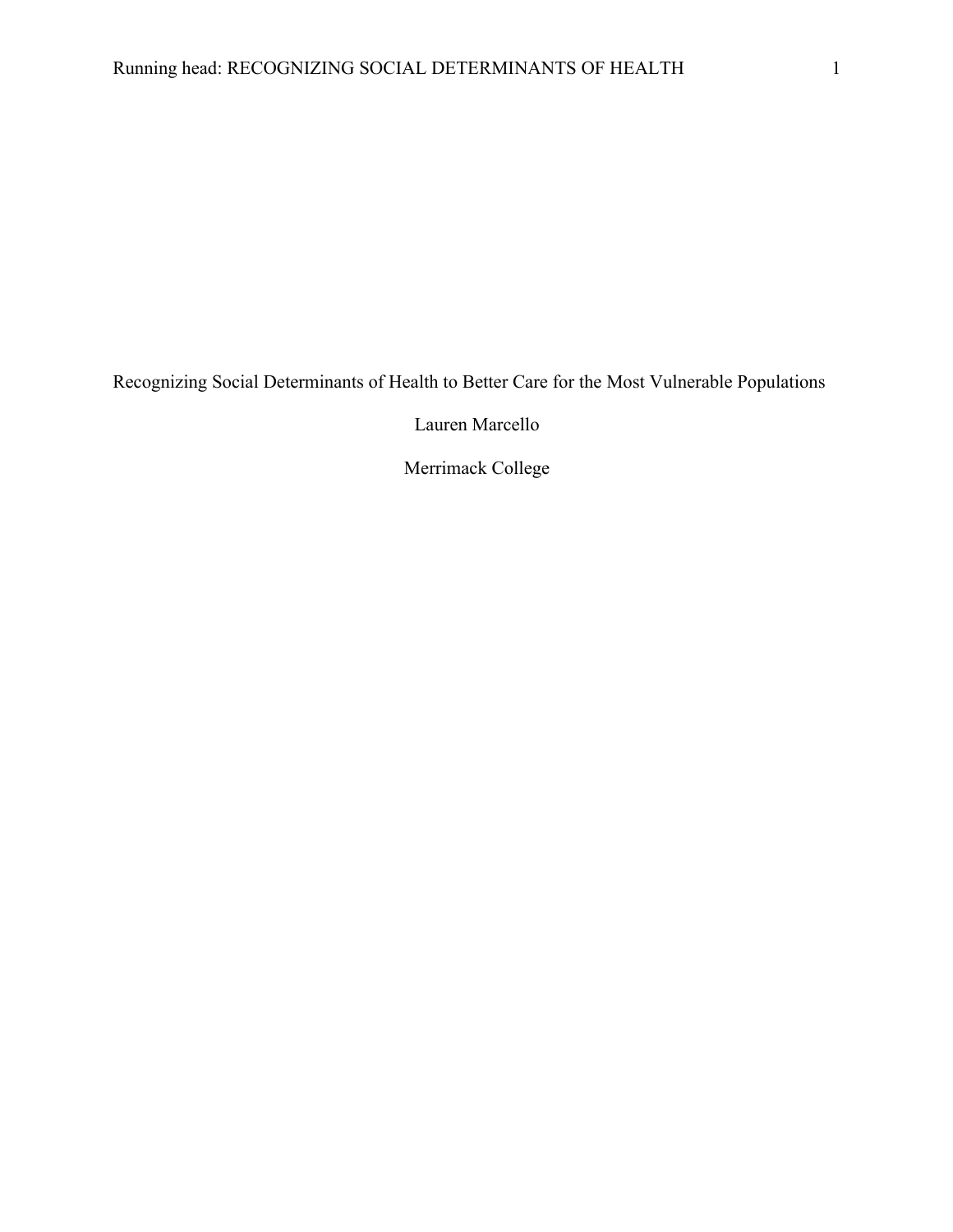### MERRIMACK COLLEGE

### CAPSTONE PAPER SIGNATURE PAGE

#### CAPSTONE SUBMITTED IN PARTIAL FULFILLMENT OF THE REQUIREMENTS FOR THE DEGREE

### MASTER OF EDUCATION

IN

### COMMUNITY ENGAGEMENT

CAPSTONE TITLE:

AUTHOR: Recognizing Social Determinants of Health to Better Care for the Most Vulnerable Populations

Lauren Marcello

THE CAPSTONE PAPER HAS BEEN ACCEPTED BY THE COMMUNITY ENGAGEMENT PROGRAM IN PARTIAL FULFILLMENT OF THE REQUIREMENTS FOR THE DEGREE OF MASTER OF EDUCATION IN COMMUNITY ENGAGEMENT.

Audrey Falk, Ed.D. DIRECTOR, COMMUNITY SIGNATURE DATE ENGAGEMENT

May 13, 2020

INSTRUCTOR, CAPSTONE SIGNATURE / DATE

May 13, 2020

Sean McCarthy, Ed.D.

COURSE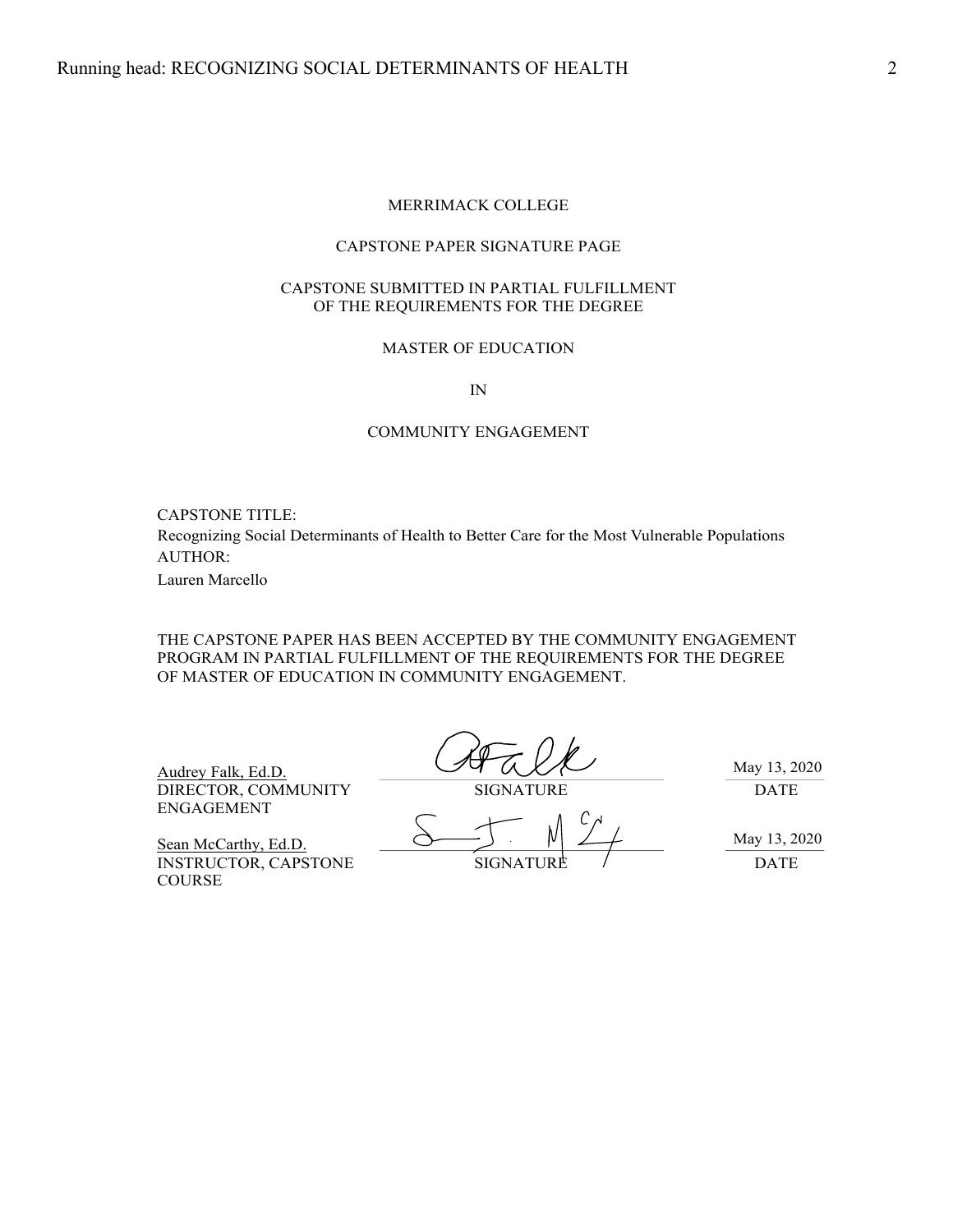### **Acknowledgements**

I would like to acknowledge all of the people the supported and encouraged me throughout this process. First of all, my friends and family who provided support in my participation in this program. I would also like to acknowledge the entire 2019-2020 Community Engagement cohort who were always there to support both socially and academically. Lastly, all of the professors and specifically Sean McCarthy who gave their professional support in this process that has led to this paper.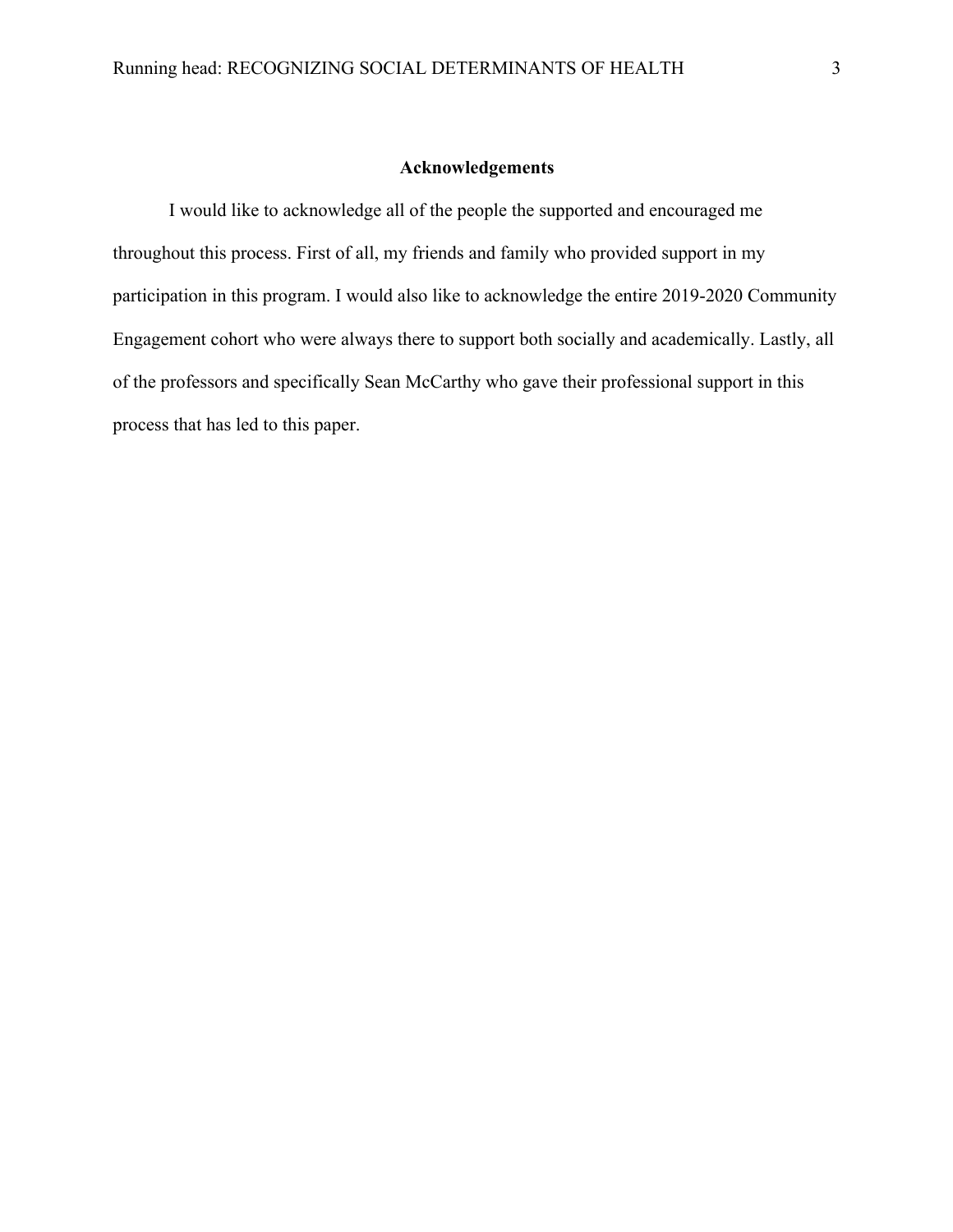### **Abstract**

The history of healthcare has transitioned from an effort to care for people who were ill to a profitable business through the process of medicalization. Which today makes receiving comprehensive care extremely difficult or impossible for individuals who are considered vulnerable or have significant social determinants of health. Through the recognition of social determinants of health in the institution of government health insurance, the opportunity for a healthier population.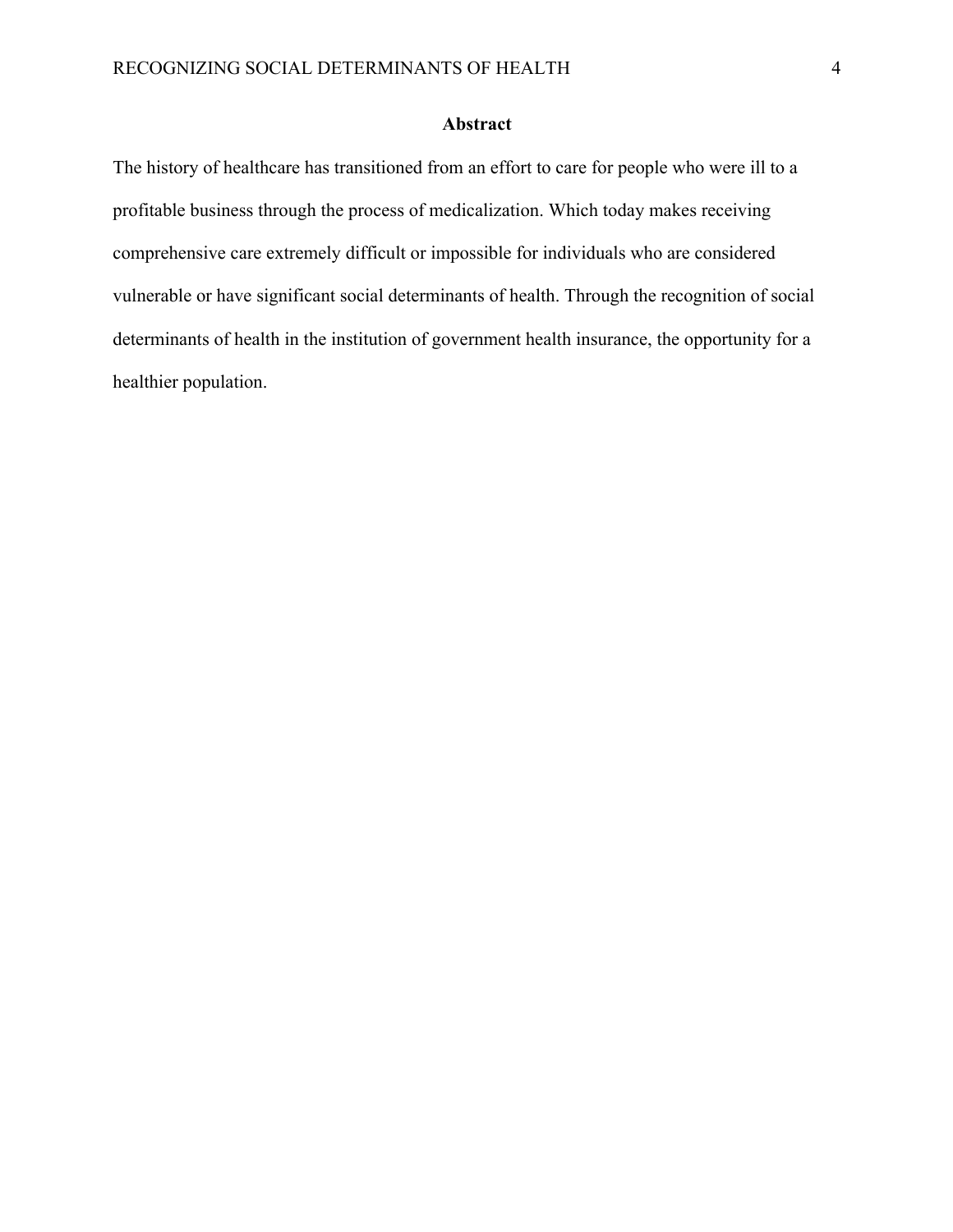# Table of Contents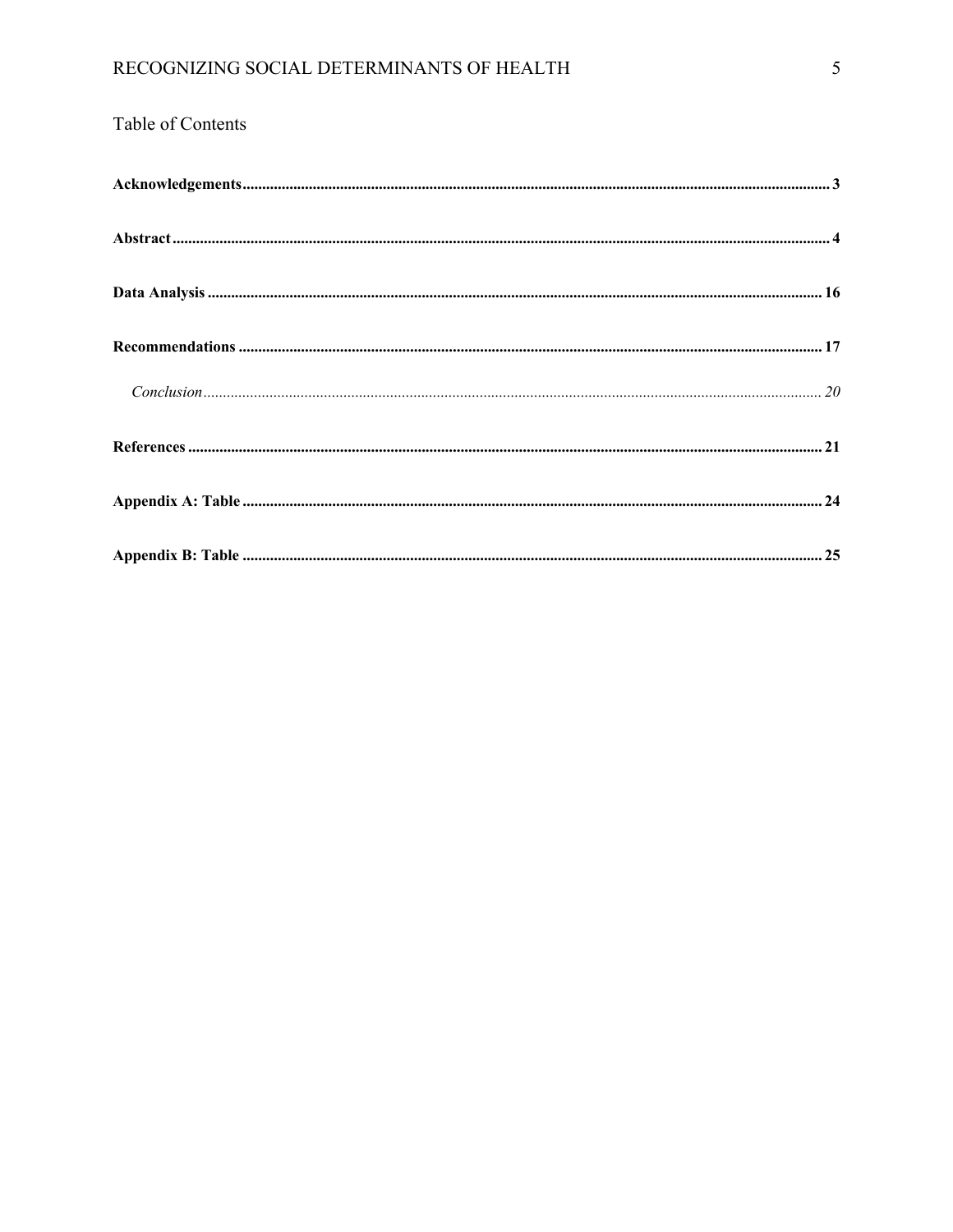Recognizing Social Determinants of Health to Better Care for the Most Vulnerable Populations

The world of health care is forever changing as the needs of people change. Diseases have come and gone treatment techniques have done the same. Treating the human condition is a complex process. Medicalization is a process that can make the treatment of human condition by medical professionals simpler. Medicalization is the process of defining and treating problems that humans face as medical problems (Sadler, Jotterand, Simon, & Inrig, 2019). The process of medicalization essentially legitimizes common ailments that people may face in order to receive medical treatment. Medicalization allows individuals to seek and receive help when facing any issues that may be out of the ordinary medically (Fainzang, 2013). However, medicalization can prevent people from receiving the full extent of treatment that is necessary for the problems they may have. Medicalization restricts treatment to the determined biotechnology treatment for the diagnosis (Lantz, Lichtenstein, & Pollack, 2007). Biotechnology treatment is treatment that addresses any physiological ailments such as prescription drugs (Conrad, 2005). Medicalization can impact people's ability to receive holistic treatments for their ailments.

The history of health care started off in religious sectors with the definition of care being to make people comfortable (Rosenthal, 2018). Many people did not survive their illness or injuries which made comfort the priority (Rosenthal, 2018). As technology and the understanding of the human body increased, the survival rate of people also increased (Rosenthal, 2018). This began the evolution of care from comfort to treatment. Even though recovery was possible, the recovery for basic procedures was long (Rosenthal, 2018). The wages lost during the recovery process by workers opened the market for the opportunity to provide what is now known as company provided health insurance (Rosenthal, 2018). Companies would pay local doctors a monthly fee for them to care for the workers (Rosenthal,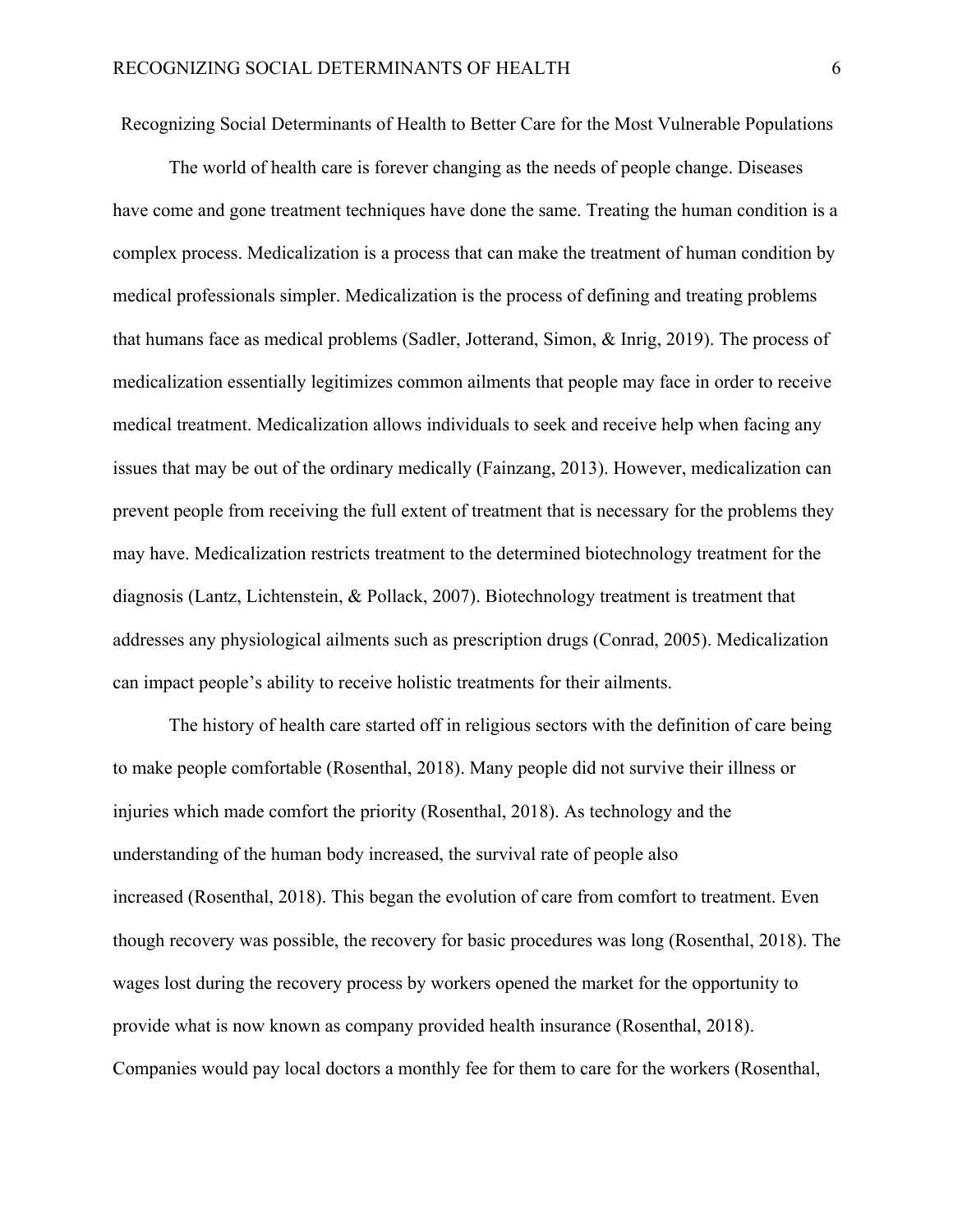2018). This process began to spread throughout the United States with more and more people entering the health insurance industry creating a competitive market for companies and people to find the best price for their insurance needs (Rosenthal, 2018). As the companies expanded, they set criteria for what gets covered under insurance (Rosenthal, 2018). Medicalization provides these criteria of what is considered a medical issue that requires some type of intervention (Lantz, Lichtenstein, & Pollack, 2007).

Medicalization of diseases or disorders can happen in multiple ways. One-way medicalization can happen is through social movements (Conrad, 2005). Social movements have the ability to create great change in the world and through social movements diseases and disorders can become legitimized. Through large support social movements can medicalize diseases or disorders and give them the backing to be seriously considered by medical professionals (Conrad, 2005). One example of a medicalized disease is addiction, which was strongly influenced through social movements (Tournier, 1985). Some of the earliest social movements to medicalize alcoholism began in the late 1800's (Tournier, 1985). These social movements to identify alcoholism as a genuine medical diagnosis and issue set the groundwork for not only the medicalization of alcoholism but also other addiction related diseases (Tournier, 1985). The issues within these now diagnosable and treatable diseases is not only the types of treatments that are available but also the qualifications of doctors to treat newly medicalized disorders (Roy & Miller, 2012). Doctors and medical professionals have to keep up with the constant changing of the field which can be difficult especially when diseases like alcoholism and addiction require such intense treatment (Roy & Miller, 2012). Many times, medical professionals are not equipped with the knowledge or resources to effectively treat issues that do not fit within the biotechnology treatment that they provide (Roy & Miller, 2012). The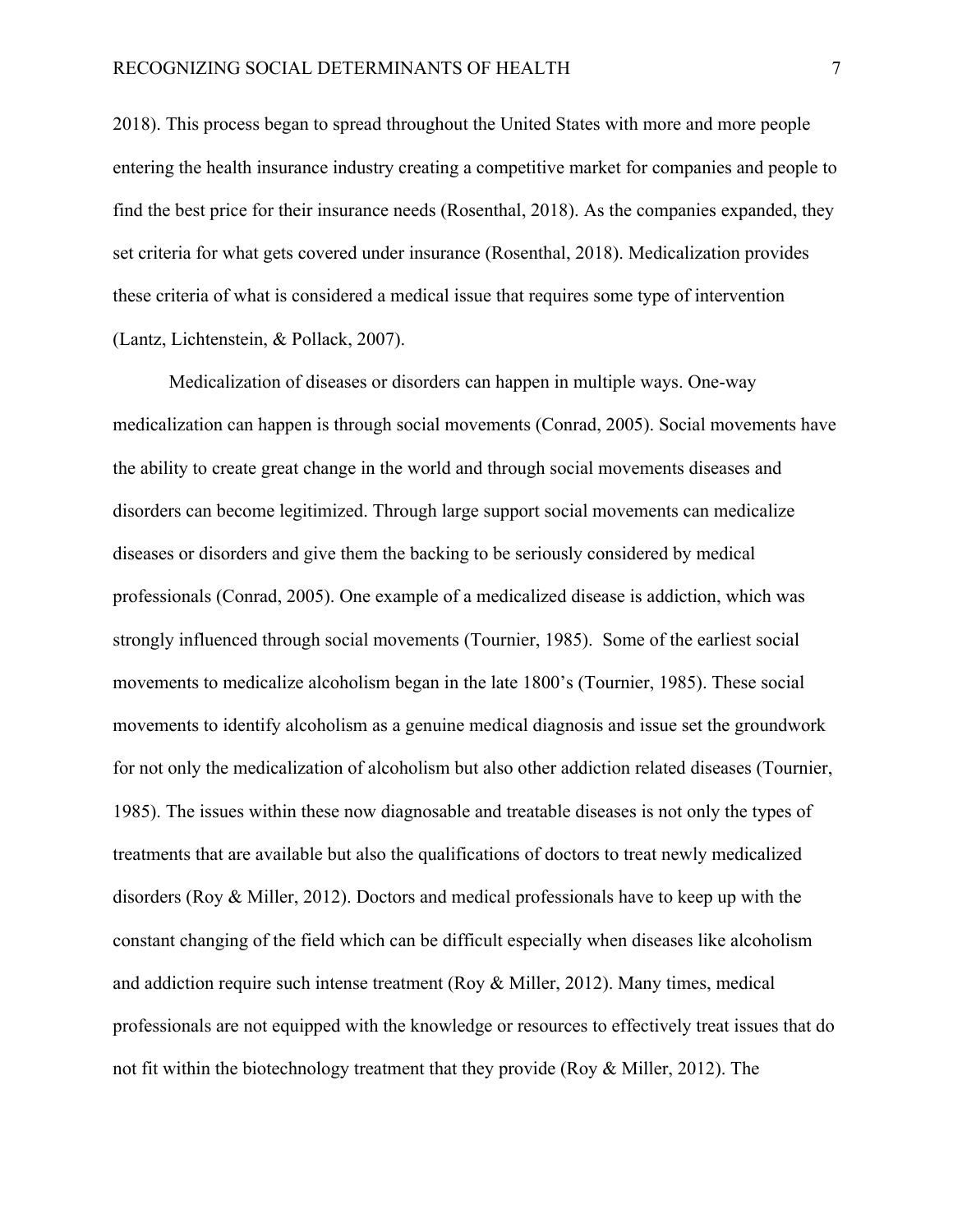treatments that medical professionals provide fall within that biotechnology and lack the ability to provide holistic treatment that can cure and maintain these diseases (Roy & Miller, 2012). Social movements have had an extremely strong impact in bringing the attention to serious issues but the work towards more holistic treatment is still necessary.

Another way medicalization occurs is through doctors and medical professionals themselves. Medical professionals research different frequent complaints that they receive and then are able to research and find patterns and generalize these diseases and disorders (Fainzang, 2013). Once the disease or disorder is defined, it is then released and medicalized for people who fit the pattern to be diagnosed (Conrad, 2005). This type of medicalization occurred with the disorder of attention deficit hyperactivity disorder (ADHD). ADHD was medicalized after medical professionals received many complaints of distracted children out of the normal realm of distractedness (Mayes, 2019). Once ADHD was medicalized and the treatment of Ritalin was discovered, it became one of the most diagnosed disorders among children within two decades (Mayes, 2019). The diagnosis of ADHD and the requirements to fit the pattern for ADHD were so broad that many children fit the description and were immediately diagnosed and treated (Mayes, 2019). The diagnosis of this disorder became very popular to create children who were more attentive and better behaved which was socially very desirable (Mayes, 2019). However, the push for ADHD also came from pharmaceutical companies that were able to capitalize on the profit of the treatment of stimulant drugs (Dumit & Greenslit, 2006). ADHD became a marketable and economically sustainable disorder through medicalization despite the broad factors that lead to diagnosis (Mayes, 2019).

Medicalization has definitely had positive effects in terms of bringing legitimacy towards certain diseases and disorders. However, medicalization has also created a space where diseases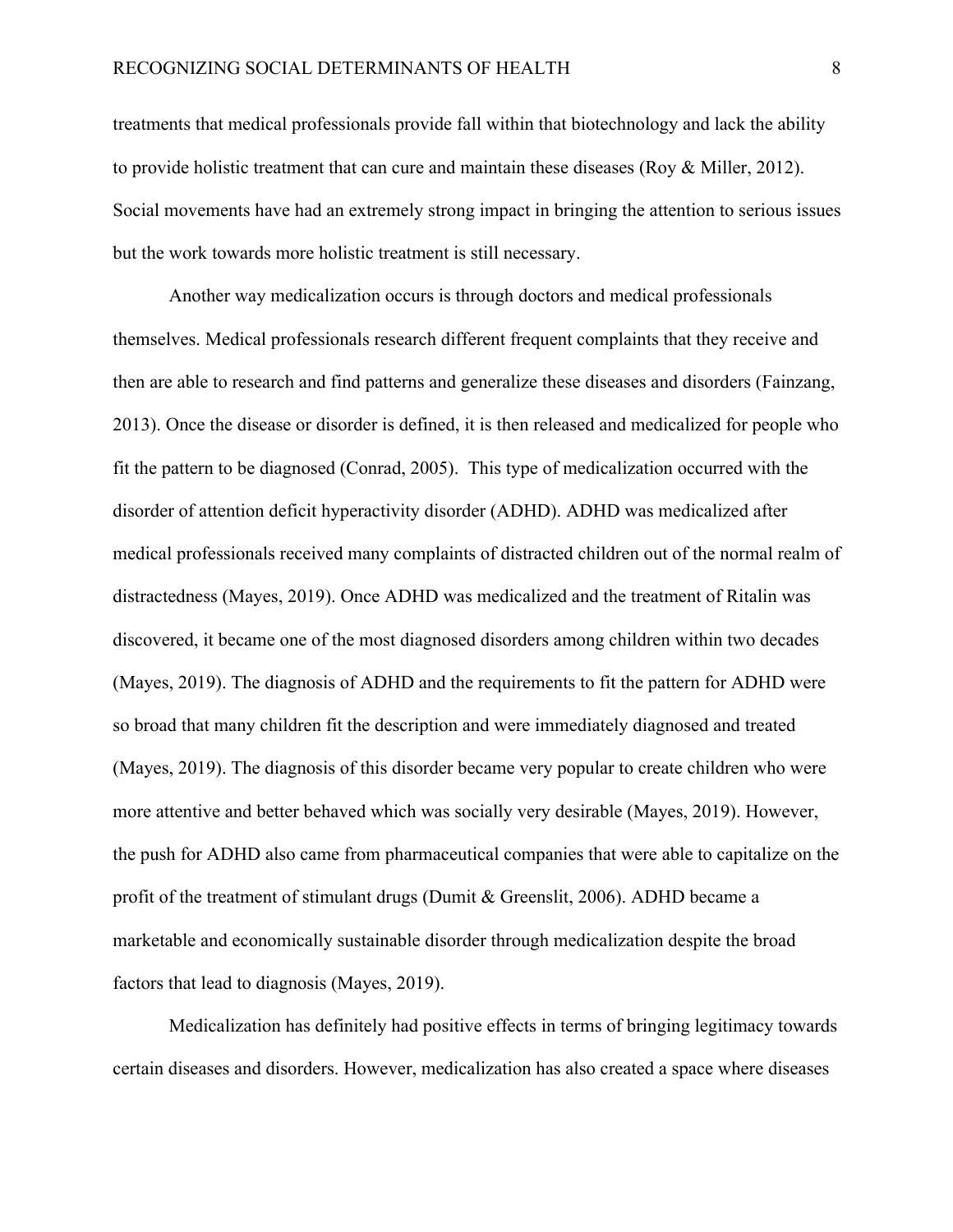and disorders can be profited from with very little justification for the diagnosis. It has also created a space where medical professionals believe that they are helping people but really they are just maintaining them on the most basic level. Medicalization, with the correct definition and intent, has the potential to help many people but as of right now it is only surface level. Medicalization and the treatment of diseases and disorders also fail to look at outside factors that may impact a person's ability to receive treatment or the root causes of the issue (Lantz, Lichtenstein, & Pollack, 2007). This is due to the strictly biotechnological approach to treatment, which disregards the other social factors in a person's life (Lantz, Lichtenstein, & Pollack, 2007). The history of healthcare has transitioned from an effort to care for people who were ill to a profitable business through the process of medicalization. Which today makes receiving comprehensive care extremely difficult or impossible for individuals who have significant social determinants of health.

### **Literature Review**

### The Ecological Framework

Bronfenbrenner's ecological framework implies that every level of social interaction has an impact on the individual (Bronfenbrenner, 1977). This framework is broken down into several levels of relation to the individual. The first level is the microsystem, the individual and the closest groups connected to the individual, family, school, work (Bronfenbrenner, 1977). The second level is the mesosystem which is comprised of groups from the microsystem, most likely more acquaintance level people who exist in these settings but have very little direct interaction with the individual (Bronfenbrenner, 1977). The third level is the exosystem, which are the institutions or systems that an individual is involved with (Bronfenbrenner, 1977). The last level is the macrosystem, which is the concepts and social understanding of institutions that a person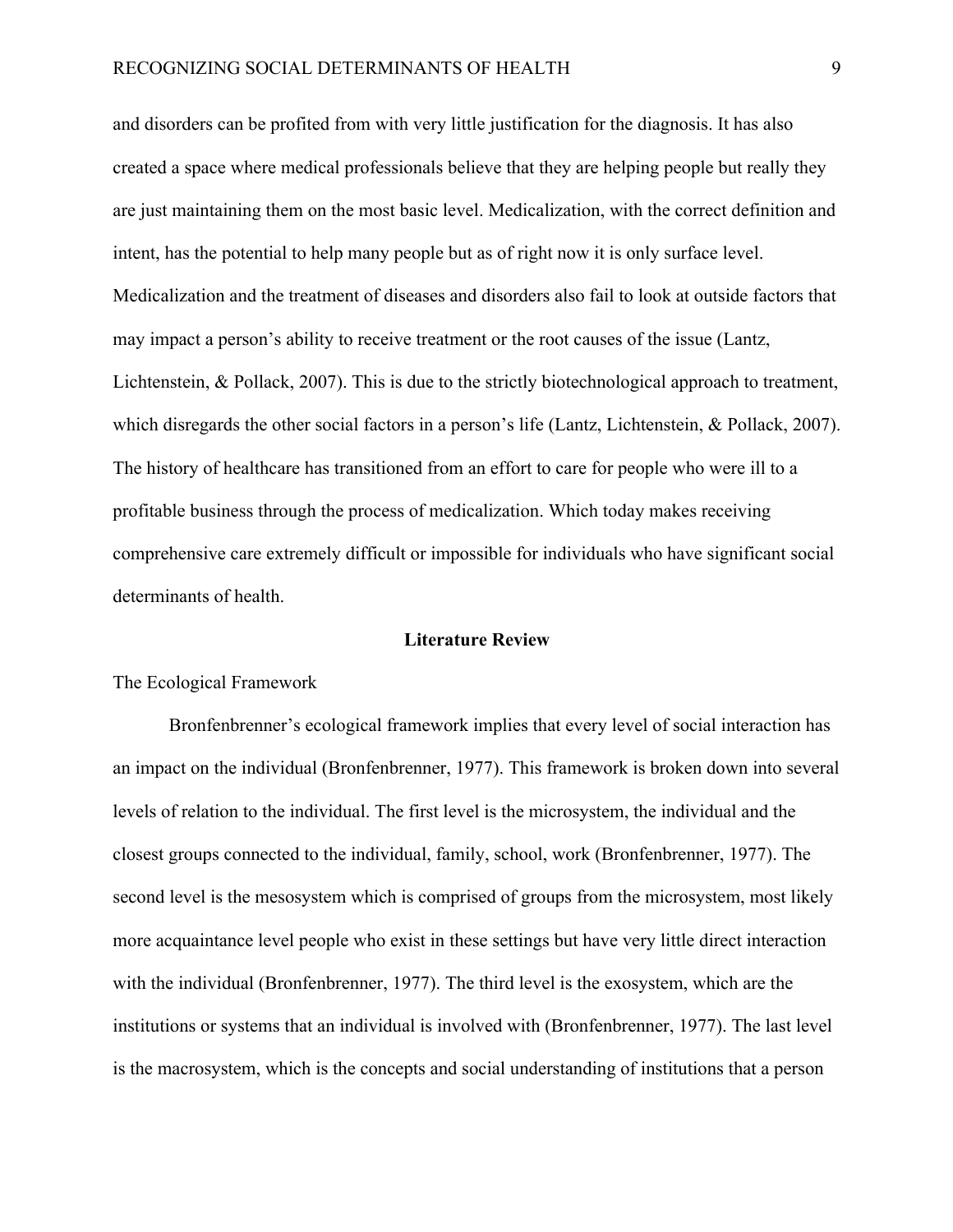has (Bronfenbrenner, 1977). All of these systems impact individuals in some way. In the health care field these types of systems would be considered social determinants of health. Social Determinants of Health

Many factors impact the health of both individuals and populations. These factors range from medical related factors to environmental to social to economic, all with the ability to impact health (Baum, 2018). The factors that are not directly medical related sum up into one term that encompasses everything that impacts individual and population health, that term is Social Determinants of Health (SDOH) (Baum, 2018). SDOH or Social Determinants of Health are the "social, political, and economic factors that determine our health" (Baum, 2018). These factors include housing and environment, socioeconomic status, race, gender, and practically any other social characteristic that contributes to individuals' identities and access to resources (Matsumoto & Nakayama, 2017). These factors all fall within Bronfenbrenner's (1977) ecological framework. Some of these factors may not seem to directly connect to health however they all strongly contribute to people's ability to access health, the treatment of individuals based on their SDOH and ultimately their health outcomes (Pförtner & Richter, 2011).

SDOH in depth encompasses a variety of circumstances that may be independent of overlap other circumstances (Matsumoto & Nakayama, 2017). Broken down further SDOH can include ten determinants that fall under social, political, or economic. The first of these ten is economic status (Matsumoto & Nakayama, 2017). Economic status directly relates to what an individual has access to in terms of housing, food, and other necessities that can either improve or hinder health (Matsumoto & Nakayama, 2017). Economic status at a young age has serious impacts on health outcomes as well. The second determinant is the early life, education and access during that time is the beginning of lifelong habits (Matsumoto & Nakayama, 2017). The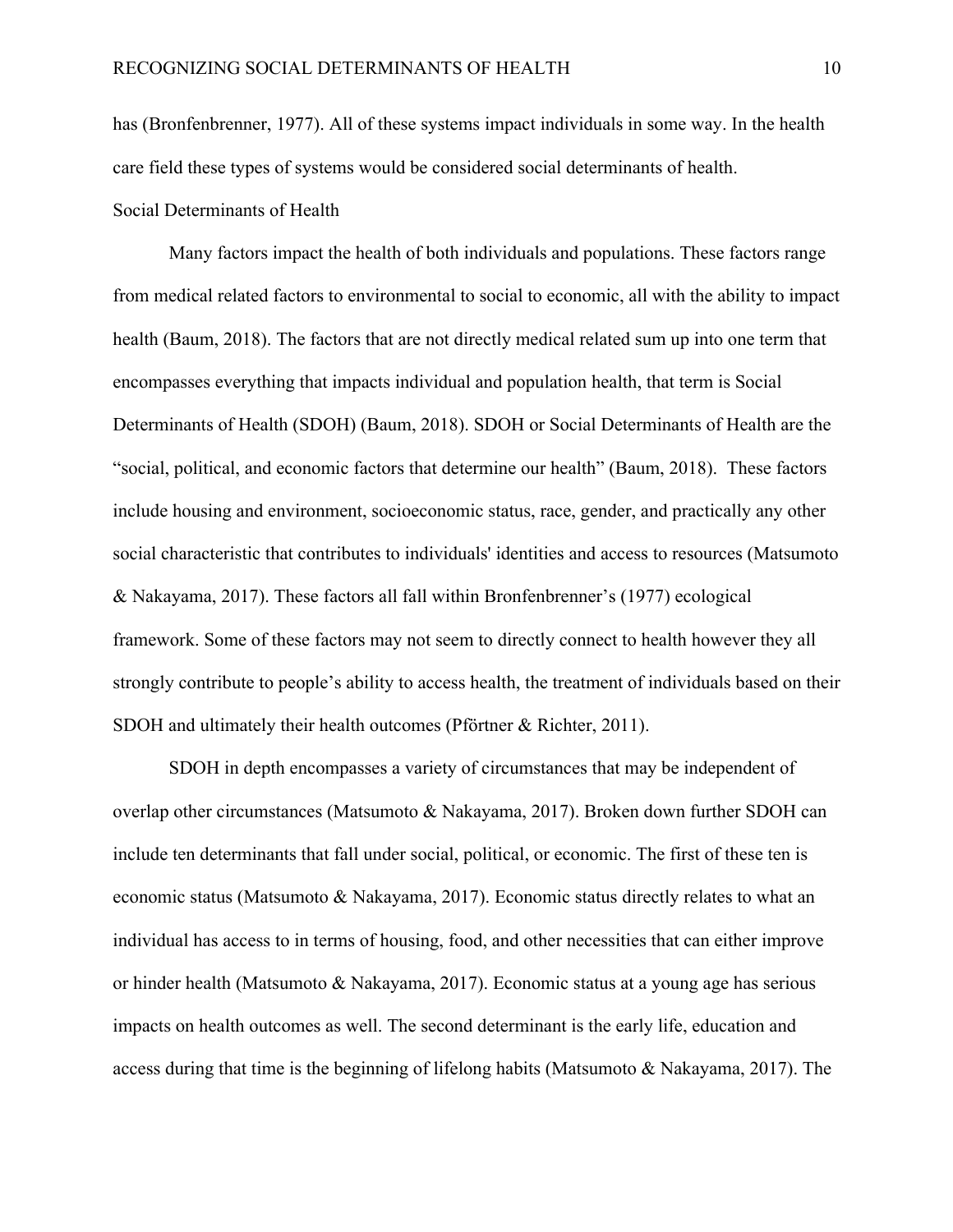ability to receive good early education and have positive development during early childhood can lead to good health outcomes in life (Matsumoto & Nakayama, 2017). The habits that are obtained during pivotal development years can set the standard for the rest of life (Viner, Orzer, Denny, Marmot, Resnick, Fatusi, & Currie, 2012). In an environment that has poor economic factors and poor health influences, the likelihood of poor health outcomes in adulthood significantly can increase (Viner, Orzer, Denny, Marmot, Resnick, Fatusi, & Currie, 2012). This would be an example of how the overlapping of some of these social factors can be detrimental towards health starting at a young age. Poor development can lead to negative social effects which can cause social exclusion which is the third determinant. Social exclusion typically leads to isolation which negatively impacts both physical and mental health (Matsumoto & Nakayama, 2017). The economic status, social isolation, and early development are all related to the microsystem, they are immediate social impacts on an individual in both their family life and school life (Bronfenbrenner, 1977).

The next group of factors revolve around a secondary ring of social factors. These factors are more temporary and have the ability to be changed wither through self or outside intervention. They all fall within the mesosystem with less of an immediate control on the individuals part, with more susceptibility of influence from a higher level. The fourth determinant is work which goes directly with the fifth determinant unemployment. The ability to have control at work over schedule and timelines, as well as overall job satisfaction leads to better health outcomes (Matsumoto & Nakayama, 2017). Unemployment, however, typically leads to poorer health outcomes and well-being during the time of being unemployed (Matsumoto & Nakayama, 2017). The workplace and ability to control the workplace are both mesosystem level interactions where they are significant in the individuals life but the control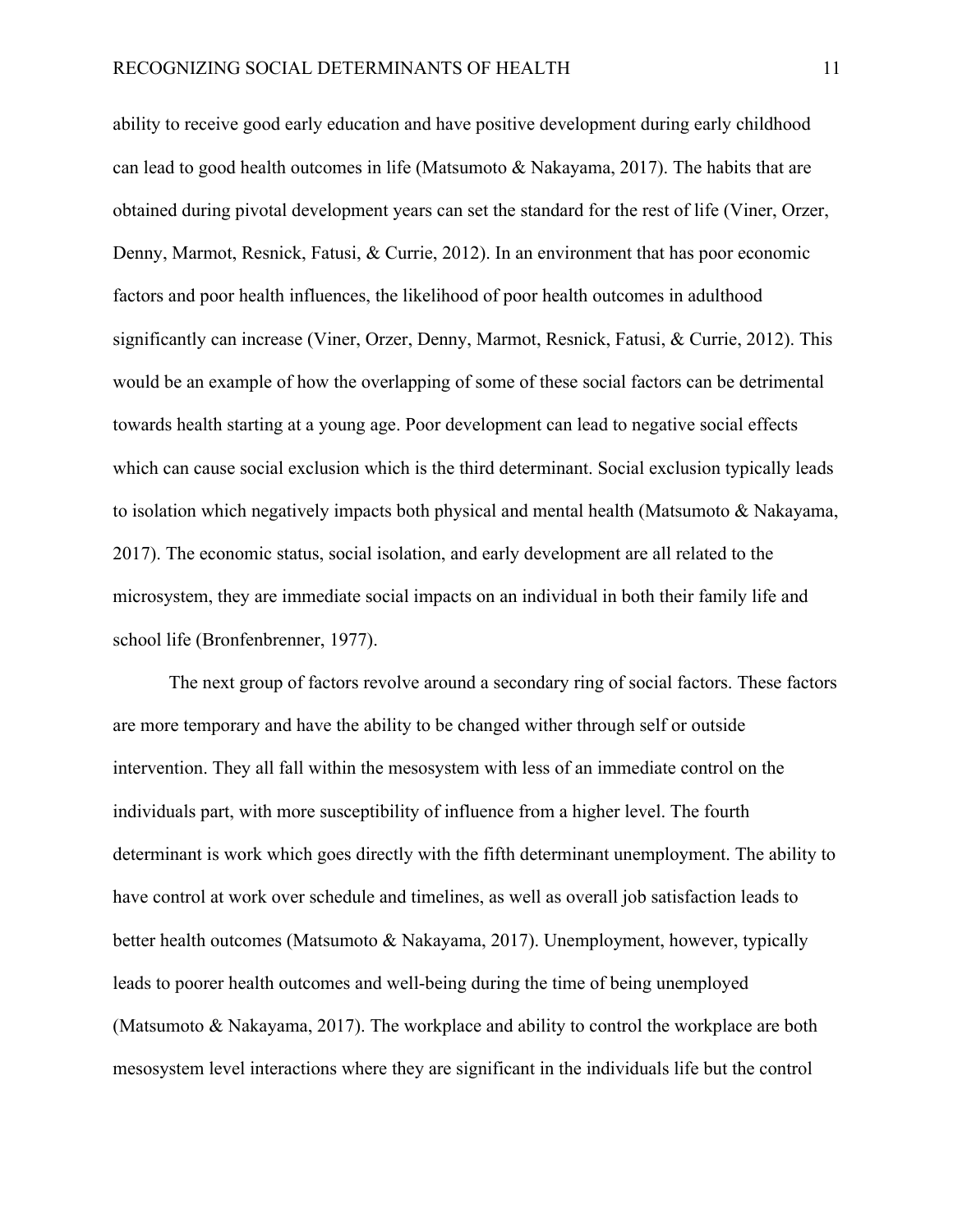over this system lies outside of their immediate circle. The sixth determinant is social support. Having strong or weak social support can either make difficult health times more or less stressful (Matsumoto & Nakayama, 2017). When surrounded by a strong social support during difficult times people are less likely to experience stress which will help recovery (Matsumoto & Nakayama, 2017). Whereas during stressful times with poor social support individuals will be more stressed which impacts their health negatively (Matsumoto & Nakayama, 2017). The seventh determinant is social capital which in terms of health can lead to very positive health outcomes based on the larger network an individual has or negative health outcomes based on the smaller network (Matsumoto & Nakayama, 2017). This can connect to social support as well in terms of having larger or smaller supports and how influential those supports are. The eighth determinant is addiction which includes tobacco use and is considered both a medical determinant as well as a social one because of the social nature of alcohol, drug, and tobacco use (Matsumoto & Nakayama, 2017). Social capital, social support, and addiction are all mesosystem level influences on an individual due to the abundant influences that come from outside of the immediate circle (Bronfenbrenner, 1977). Social support involves microsystem level individuals within that mesosystem of outside influence controlling the level of support and capital the microsystem can give.

The next group of factors are all exosystems reliant on institutional choices (Bronfenbrenner, 1977). The ninth determinant is food, the ability to access healthy foods is a major issue in many places which leads to poor nutrition and poor health outcomes (Matsumoto & Nakayama, 2017). Placement of food and the ability to access food relies on a larger system of supermarkets, economic factors, local government; all of which are institutional exosystems (Bronfenbrenner, 1977). The last determinant is transportation which can influence many of the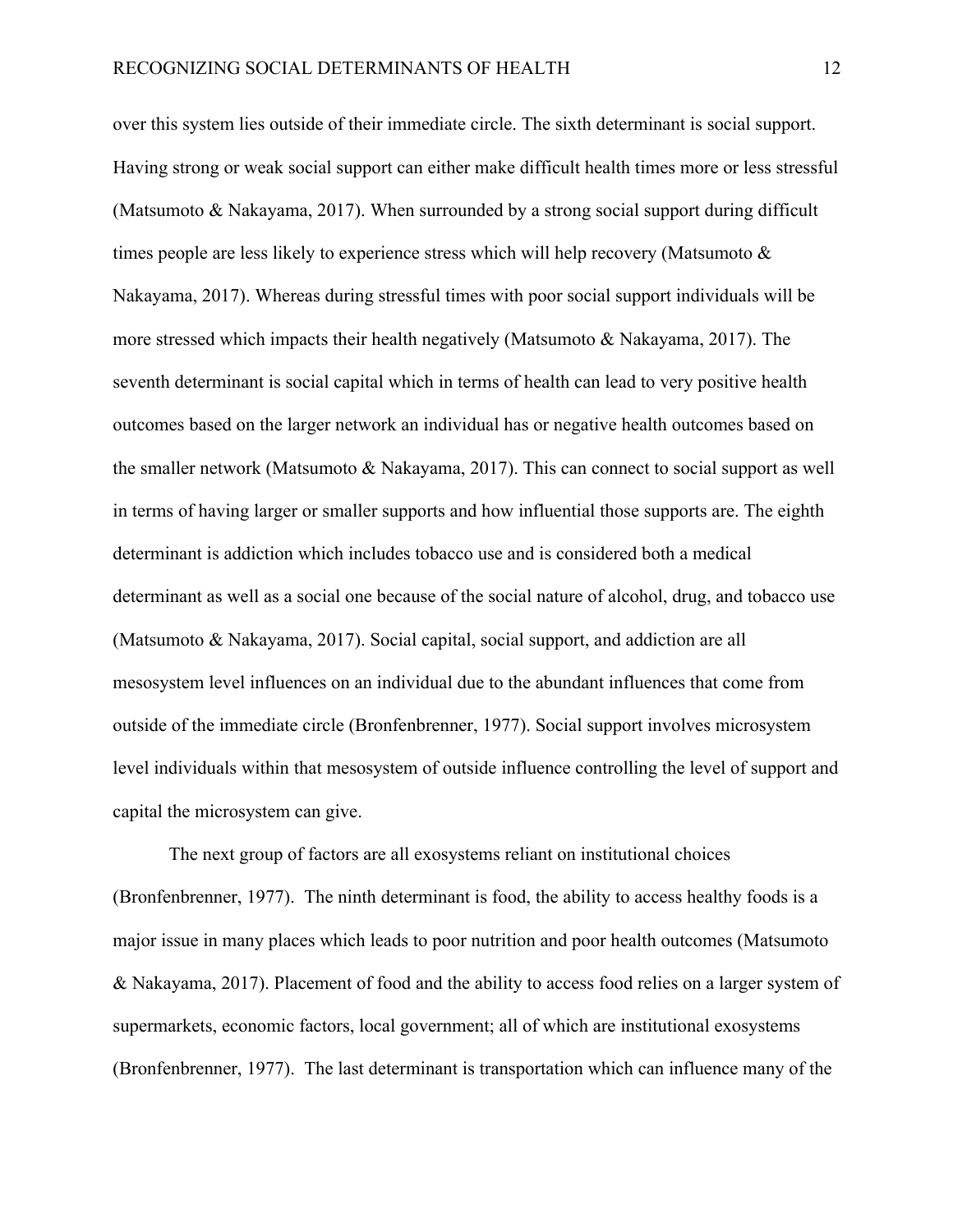other determinants. If people are unable to get transportation, they are also unable to access food, medical services, social services, and many other resources (Matsumoto & Nakayama, 2017). Transportation is also an exosystem which is completely controlled by an institutional level but directly impacts an individual's ability to get places (Bronfenbrenner, 1977). All of these determinants are not directly medically rooted but they all impact individual's ability to have positive health outcomes which makes them SDOH.

The macrosystem is the health care field. The health care field is an institution with longstanding perceptions of how it works and why. The healthcare field focuses traditionally on the direct medical symptoms and signs of people to determine health (Muntander & Chung, 2008). Diagnoses are formed based on the physical now of the individual without consideration of other forces that could be impacting the individual (Muntander & Chung, 2008). When the health care field is able to consider SDOH the entire picture is formed where you can see individuals' physical being as well as their confounding variables (Muntander & Chung, 2008). SDOH consideration allows health care professionals to make connections for individuals and populations at this level (Muntander & Chung, 2008). The ability to see the different levels and their impacts on individuals allows health care allows professionals to understand their patients on a deeper, more complex level based on their entire life.

Social Determinants of Health Impact on Health Outcomes

Social determinants of health are the confounding variable between health behaviors and health outcomes (Rasanathan, Montesinos, Matheson, Etienne, & Evans, 2011). A person's ability to participate in either healthy or unhealthy behaviors is significantly impacted on the social determinants of health (Rasanathan, Montesinos, Matheson, Etienne, & Evans, 2011). As stated previously food and access to food is considered an important social determinant of health.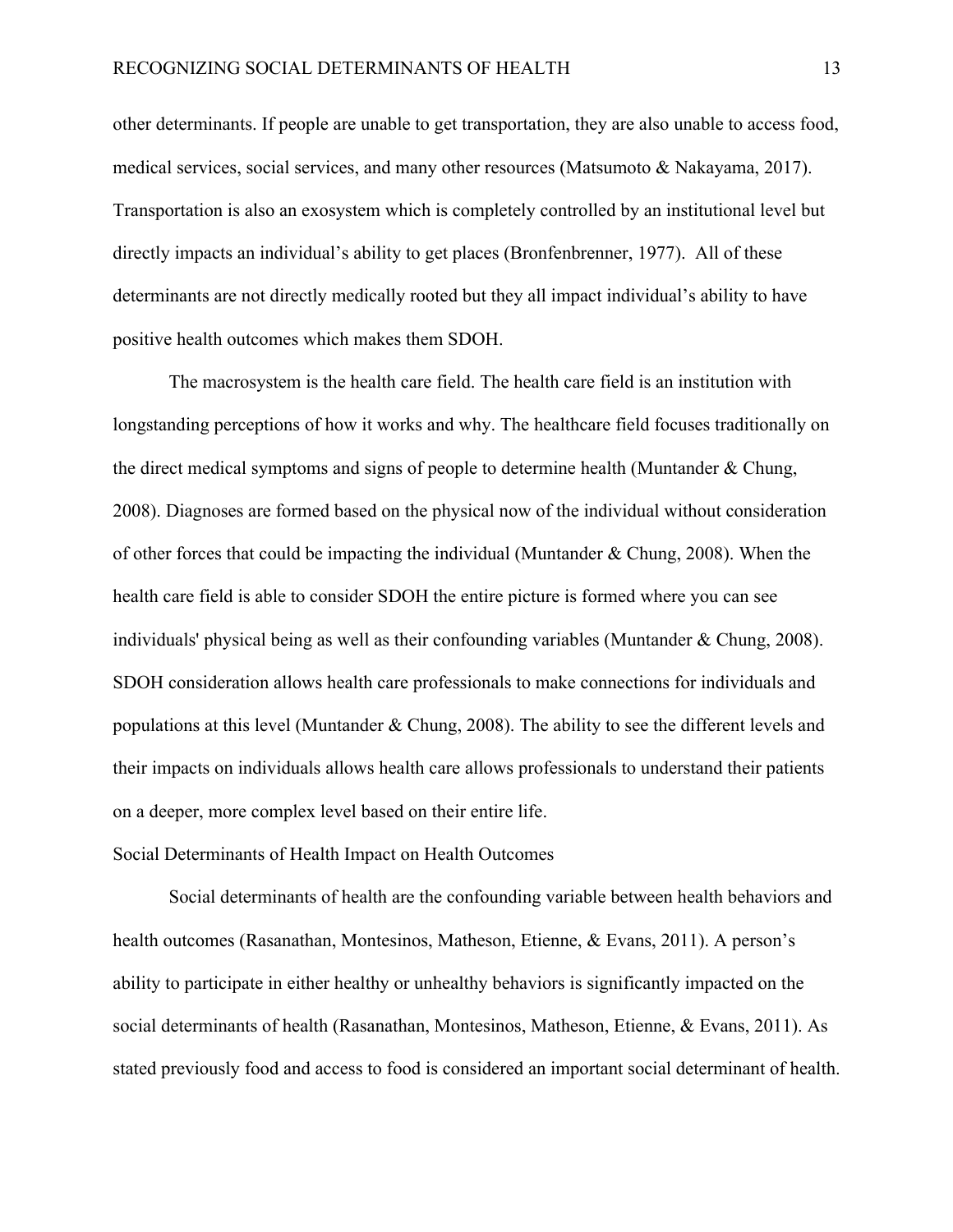If individuals are unable to access quality food, their health behaviors are going to include poor eating habits. Consuming processed and less fresh food is directly associated with many health complications and poor health outcomes (Braillon, 2019). This is one example of how SDOH impacts health outcomes. Healthy behaviors are pivotal in having a healthy lifestyle and healthy outcomes that lead to a longer lifespan (Viner, Orzer, Denny, Marmot, Resnick, Fatusi, & Currie, 2012). SDOH that leads to poor health behaviors and ultimately poor health outcomes create people who are considered high-risk (Matsumoto & Nakayama, 2017). These high-risk individuals are ultimately susceptible to a variety of poor health behaviors based on having one or more negative social determinants of health (Ansari, Carson, Ackland, Vaughan, & Serraglio, 2003).

Individuals who fall into high-risk SDOH categories are also considered some of the most vulnerable populations. These populations include individuals of color, immigrants, low socioeconomic status, unemployed, and other social, economic, and political factors (Durfey, Kind, Gutman, Monteiro, Buckingham, DuGoff, & Trivedi, 2018). Individuals in these populations historically have intersectional relationships with a number of these factors that impact their SDOH (Kamble & Boyd, 2008). This intersectional relationship between SDOH creates higher and higher risk populations for poor health outcomes (Cottrell, Gold, Likumahuwa, Angier, Huguet, Cohen, …& Devoe, 2018). Each high-risk SDOH an individual has makes it more difficult for them to access the comprehensive health care that they may require (Cottrell, Gold, Likumahuwa, Angier, Huguet, Cohen, …& Devoe, 2018). Examples of this include ability to get regular health check-ups, ability to follow up on recommended treatment, and other preventative treatments (Cottrell, Gold, Likumahuwa, Angier, Huguet, Cohen, …& Devoe, 2018). This is primarily due to a lack of health care coverage (Cottrell,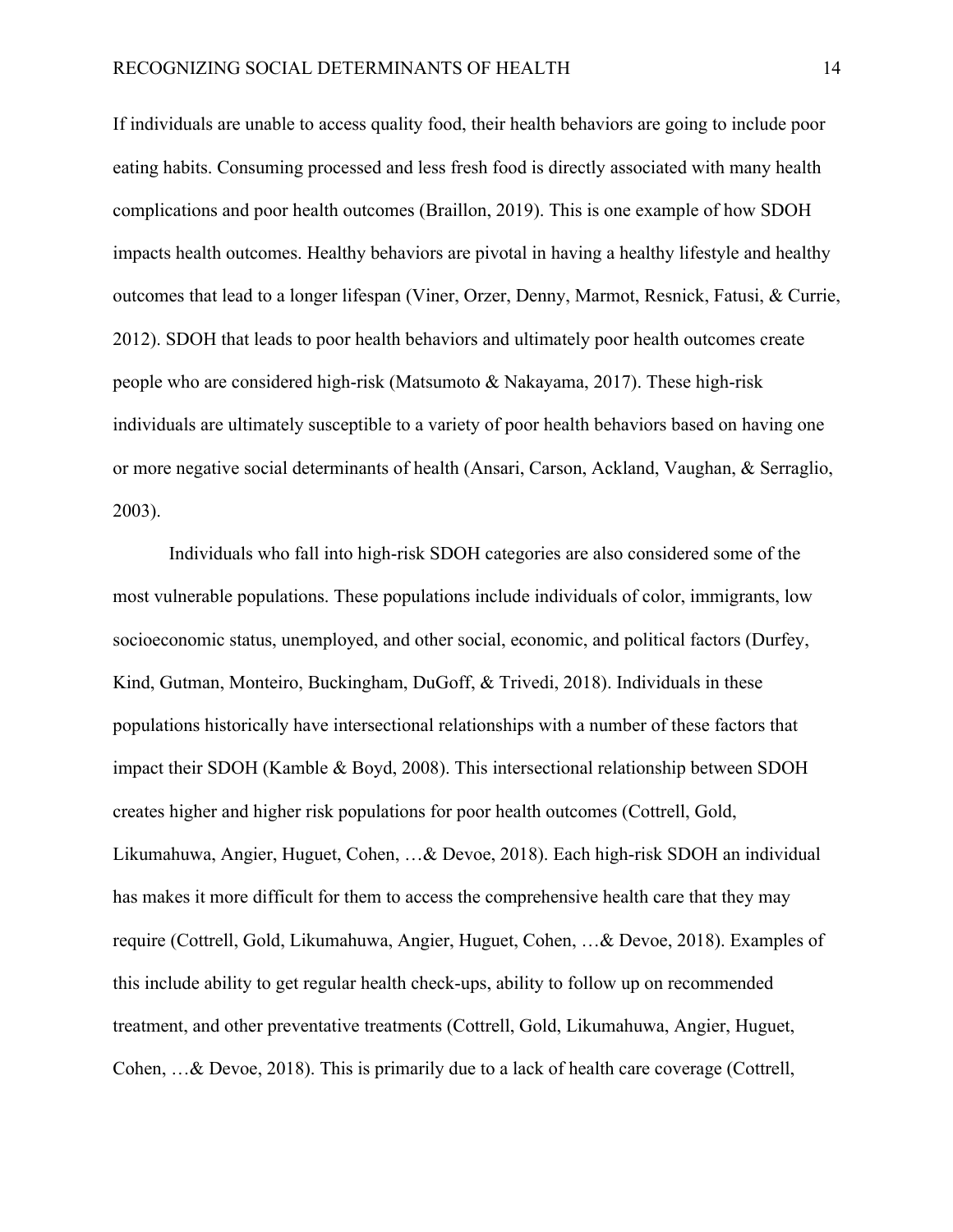Gold, Likumahuwa, Angier, Huguet, Cohen, …& Devoe, 2018). People with poor or no health insurance are unable to afford or access many preventative options and follow up care that is recommended (Cottrell, Gold, Likumahuwa, Angier, Huguet, Cohen, …& Devoe, 2018). This is the lack of comprehensive care that vulnerable populations are not able to receive.

### Medicare and Medicaid

Medicare and Medicaid are the United States health insurance options. Medicare is health insurance for individuals age 65 and over or individuals under 65 with a disability (Digital Communications Division, 2015). Medicaid is health insurance for low-income individuals at any age (Digital Communications Division, 2015). The requirements for these insurance options are automatically high-risk SDOH, people who are very low-income, disabled, or older adults (McCall, Sauia, Hamman, Reusch, & Barton, 2004). These insurance policies provide basic coverage that only covers what is deemed medically necessary, which is very basic biotechnical treatments and preventions (McCall, Sauia, Hamman, Reusch, & Barton, 2004). Many times, this will not include specialized blood tests necessary for individuals with preexisting conditions like diabetes (McCall, Sauia, Hamman, Reusch, & Barton, 2004). Tests that are considered very important for individuals to maintain their health and prevent worsening of any conditions are an additional out of pocket cost for individuals who rely on government health insurance (McCall, Sauia, Hamman, Reusch, & Barton, 2004). Coverage is determined through the medicalization process of what are the most basic requirements for coverage which are not informed by a person's individual circumstances and needs (Baum, Bégin, Houweling, & Taylor, 2009).

The systems that surround an individual have the ability to impact all aspects of their lives (Bronfenbrenner, 1977). When it is focused in on the health care system people are at much higher risk when these systems are negative. Social determinants of health significantly impact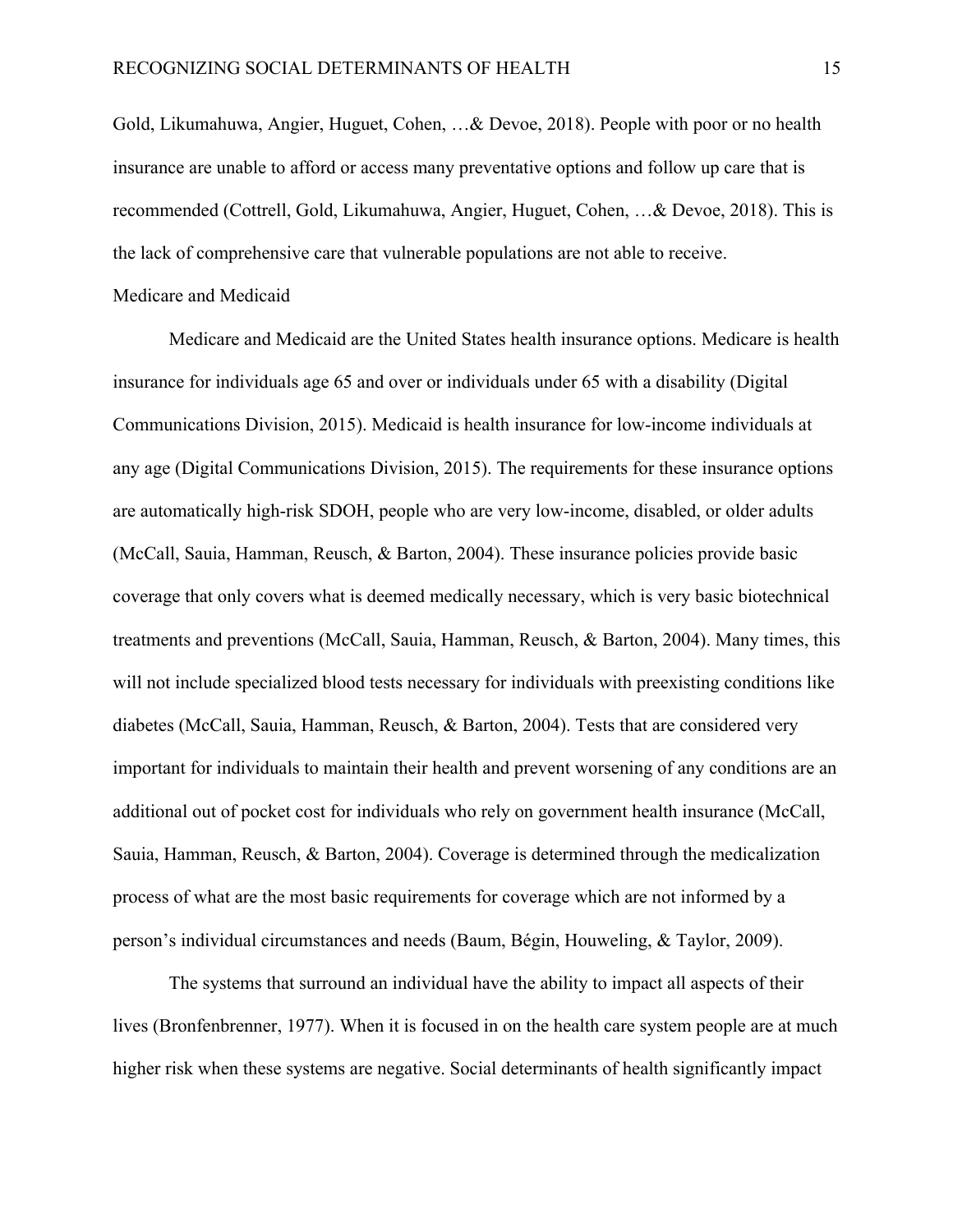everyone's lives. Every individual has social determinants of health (Rasanathan, Montesinos, Matheson, Etienne, & Evans, 2011). They are simply the social factors that impact people's health, however, if they are those high-risk factors, they have the ability to create negative health outcomes for individuals (Ansari, Carson, Ackland, Vaughan, & Serraglio, 2003). The ability to account for these social factors within the health care system has the potential to improve people's lives regardless of the other systems impacting them. Accounting for those other systems creates a space where people receive the comprehensive treatment they need.

#### **Data Analysis**

Social determinants of health have been found to have a causal relationship between the determinants, health care, health behaviors, and health outcomes (Ansari, Carson, Ackland, Vaughan, & Serraglio, 2003). SDOH impacts an individual's ability to have positive health outcomes, as already stated, but they also impact an individual's ability to interact with the health care field (Ansari, Carson, Ackland, Vaughan, & Serraglio, 2003). The health care field includes doctors, pharmacies, specialists, and insurance (Ansari, Carson, Ackland, Vaughan, & Serraglio, 2003). There are a variety of self-reported databases that look at SDOH and health outcomes. One of these databases is the 500 Cities project from the Center for Disease Control (CDC). The CDC has gathered health information from 500 cities in the United States (500 Cities Project: Local Data for Better Health: Interactive Map, 2017). One of the prevention factors that is included in this database is lack of health insurance. Data collected from Los Angeles, California; Boston, Massachusetts; and New York City, New York showed that between 2% and 36% of individuals between the ages 18 and 64 reported not having health insurance (500 Cities Project: Local Data for Better Health: Interactive Map, 2017). These are percentages taken from different neighborhoods in each city, the highest of all three cities had 36% of individuals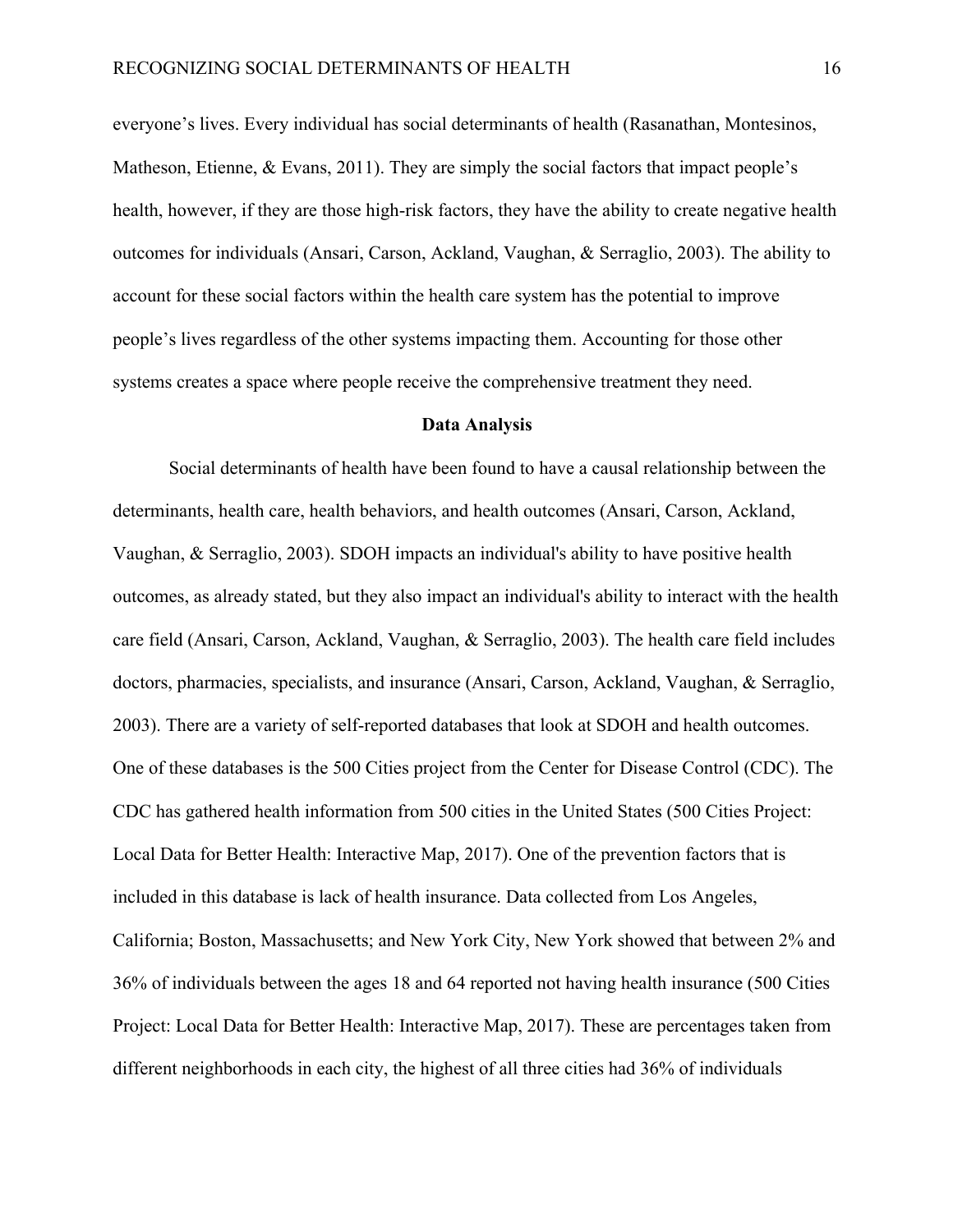reporting they do not have health insurance (500 Cities Project: Local Data for Better Health: Interactive Map, 2017). A lack of health insurance is a major factor in a person's ability to access the health care system. Without health insurance, people are responsible for paying any medical treatment they may need themselves.

Another database is the U.S. Census which collects information related to social determinants of health. With these two databases there are clear correlations between locations and a variety of health factors. One of these correlations include the percentage of people living in poverty in Boston, Massachusetts is 20.2% and individuals who have reported having poor physical health for 14 or more consecutive days being up to 27% in some areas of the city ( U.S. Census Bureau QuickFacts: New York city, New York; Boston city, Massachusetts; Los Angeles city, California, n.d.; 500 Cities Project: Local Data for Better Health: Interactive Map, 2017). These individuals who are in poverty tend to have overlapping SDOH which includes poor access to food, potentially homelessness, or unemployment; all of which contribute to poor physical health outcomes (Durfey, et al, 2018). These individuals who also fall under the category of poverty are also the individuals who are eligible for Medicare and Medicaid programs. The relationships between a person's ability to interact with the health care field and their social determinants of health are extremely important factors that the health care field needs to recognize rather than ignore.

### **Recommendations**

What do we do with all of this? Ultimately what needs to be done is address the research that consistently says how important social determinants of health are. However, where does this start? I propose a series of recommendations that starts with addressing the Medicare and Medicaid system that currently provides the bridge from individuals to the health care field to the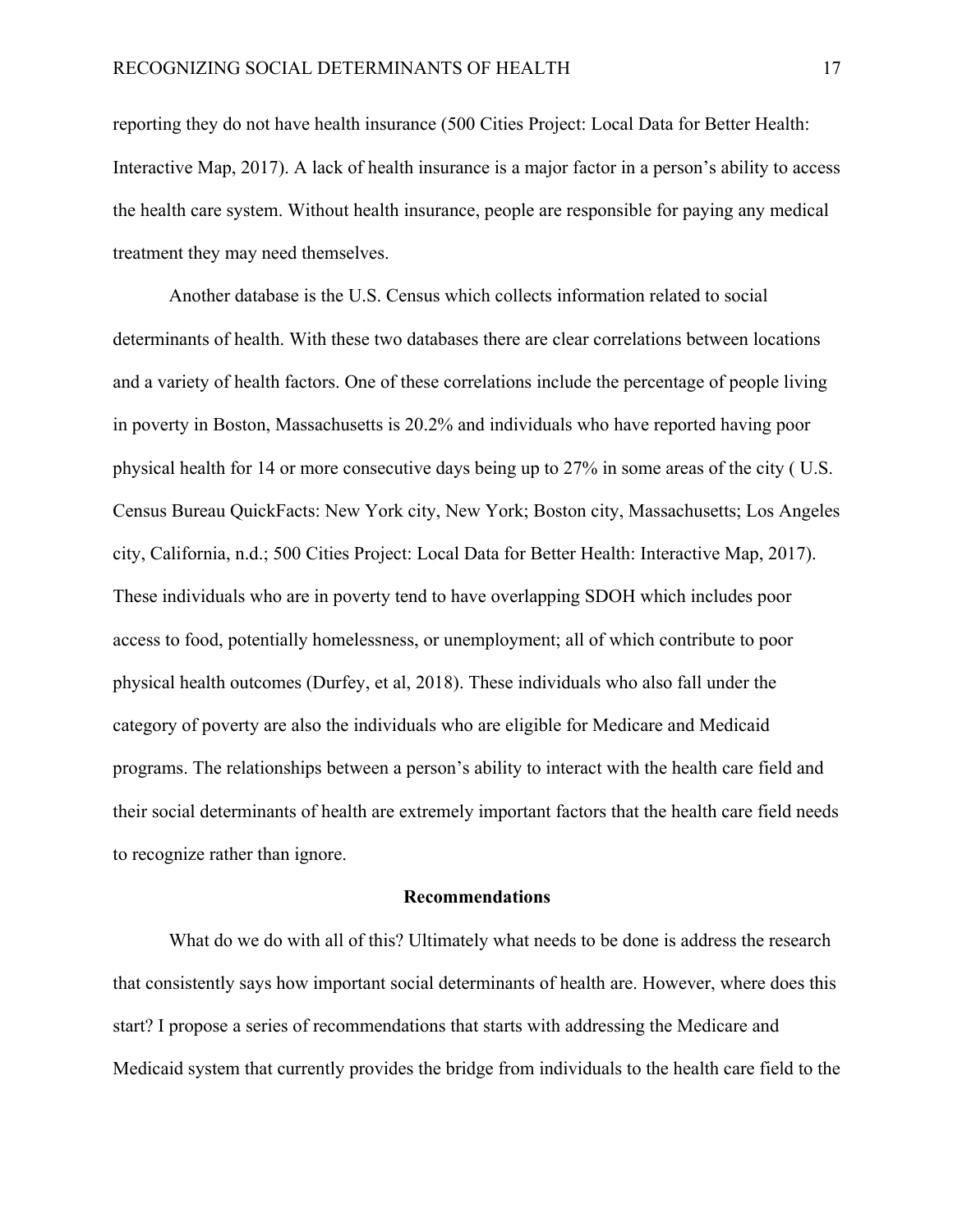most vulnerable populations (Rasanathan, 2018). These recommendations are seen as small steps to begin tackling the medicalized health care system that currently exists in the United States.

The first recommendation is to offer additional incentives to promote healthy behaviors. This is a small and short-term recommendation that could be implemented in a relatively simple way. Many private or company provided health insurance companies already offer incentives to keep their clients healthier and promote healthy behaviors. An example of this would be gym membership stipends. Offering a gym membership stipend would allow for individuals to practice healthy behaviors of working out. Another example could be educational opportunities, which would span from current public health topics to how to navigate the health care system. A large issue in the health care field can be a lack of knowledge of the system and how to navigate it (Matsumoto & Nakayama, 2017). These are both strategies that private insurance companies use to promote healthy behaviors and lower the risk of their clients having poor health outcomes. Adapting incentive models to a government program would require funding but overall the model is available and effective with the private sector. This type of recommendation would hopefully be a short-term fix to the poor health behaviors that ultimately lead to poor health outcomes.

The second recommendation is to make Medicare and Medicaid easier to access and apply to. This recommendation has two parts, the first is to streamline the application process. Applying for government health insurance is a lengthy and confusing process. However, with an evaluation of the application process there could be ways to simplify. This would mean making the process shorter, using more common language, and cutting unnecessary sections. Making the language simpler would allow for people to apply without filling out incorrect information or missing information because of a lack of understanding of the process. This would also include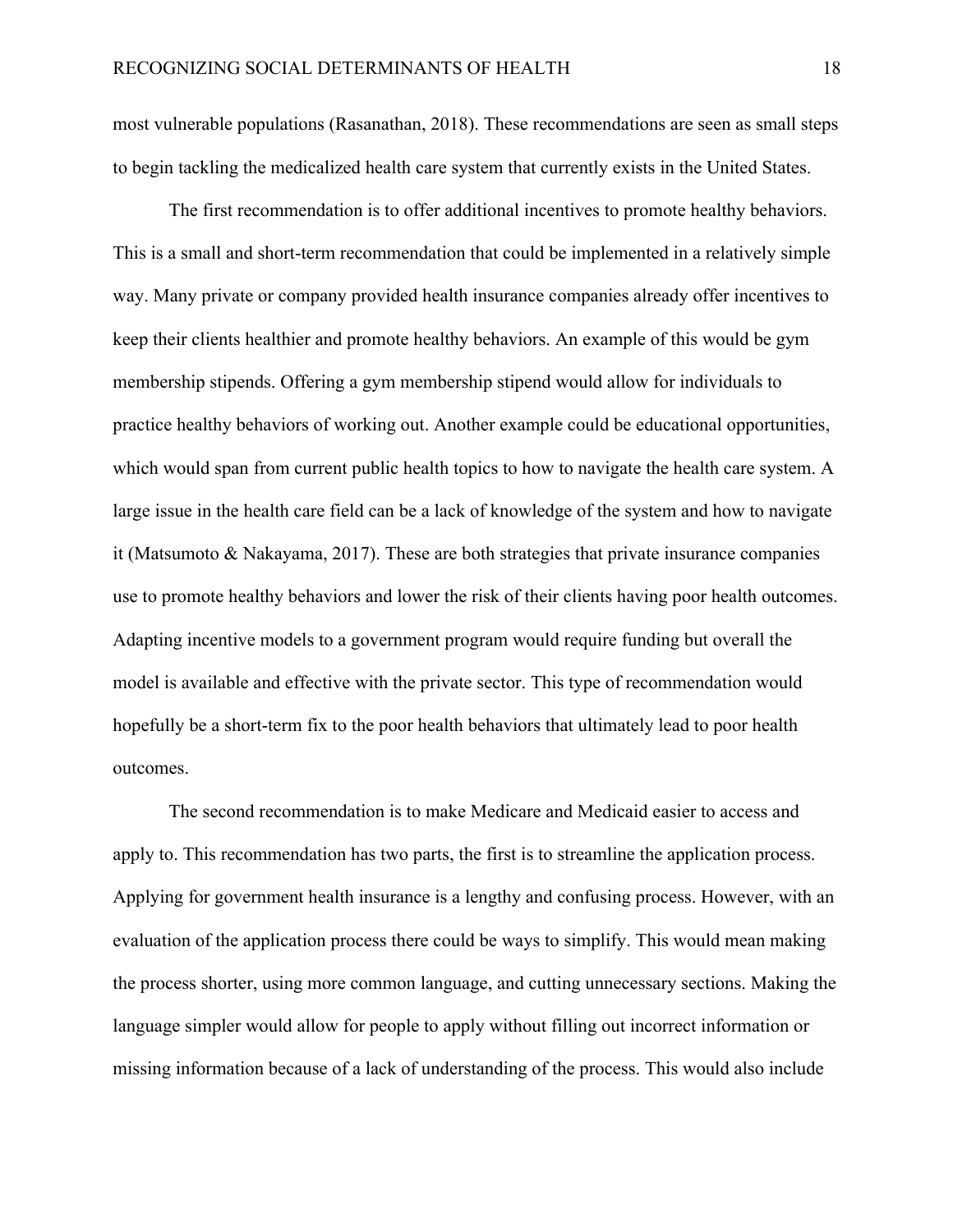making the process more friendly for people who have English as a second language. Making the online application more user friendly would significantly impact how many people are able to apply and how effectively. The second aspect of making access and application easier is a bit more involved. This includes during open enrollment periods for applications, offering special weeks that are staffed to provide help to some of the most vulnerable people who need government health insurance. Offering special weeks for individuals who are homeless and cannot access the application online, they would be able to walk in and apply with a person. This could also include special weeks dedicated to working with people who do not speak English or any other high-risk group of people who may struggle to apply. This entire recommendation is designed to close the gap of individuals who do not have health insurance solely because they cannot apply.

The final recommendation is a complete overhaul of the Medicare and Medicaid system. This involves changing the insurance plans from a blanket plan of coverage to a customizable plan that is based on the individual. This would involve recognizing each individual's health history and their social determinants of health and creating plans that fit their needs. The hope of this recommendation is to be the start of recognition of social determinants of health in an institutional way that allows people to get the comprehensive care they need. People under this reform would not be worried about having quality preventative and follow up care that is currently not covered. This reform would provide not only medical services but address the social determinants like food access to ensure quality food. This reform ignores the current process of identifying what should be covered, rather it focuses on each individual whose needs are different than anyone else.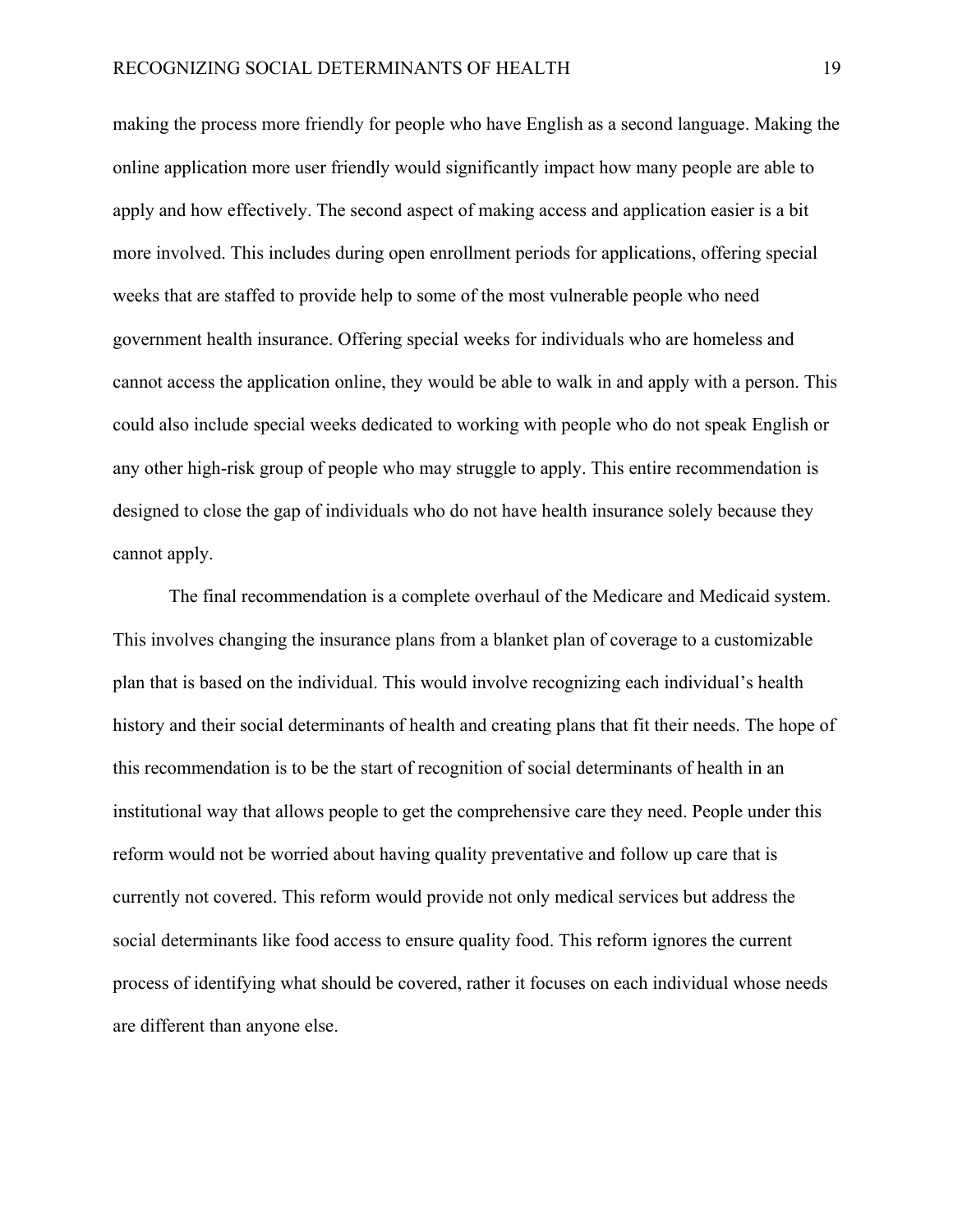All of these recommendations are definitely extreme in the way that they are all costly. However, the goal of these recommendations is to use them as building blocks for a greater goal. Eventually the goal would be to eliminate private health insurance and create universal health care for the entire country. However, based on the research presented here the first step is to address the quality of insurance for the individuals who currently qualify for government insurance. Once the current system is significantly improved, then the next step would be to broaden the scope of who qualifies for government insurance.

### **Conclusion**

Medicalization, social determinants of health, insurance; these are all extremely important factors in maintaining a healthy population. Which means they all should have equal consideration when addressing health concerns. By placing social determinants of health into the equation, there is the opportunity for the health care field to expand out from the treatment focus that has become so important to a more comprehensive focus between treatment and comfort. Comfort having a slightly different definition now from the original comfort that health care was built on. Rather the focus would be holistic and comprehensive to ensure individuals are not only getting one-time treatment but a lifetime of maintenance to ensure positive health outcomes. Acknowledging that these outside factors exist are not enough unless they are taken into account when providing care.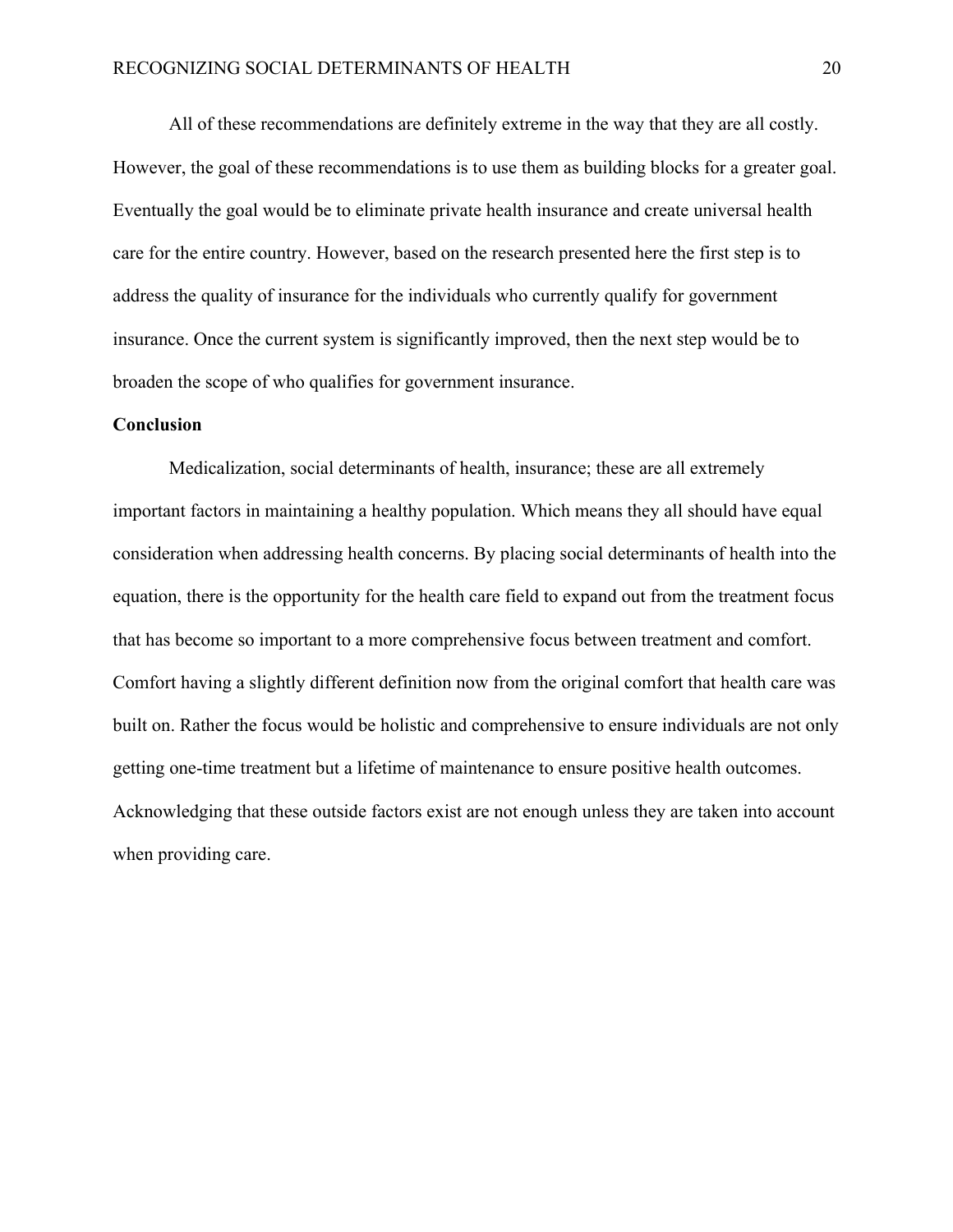### References

500 Cities Project: Local Data for Better Health: Interactive Map. (2017).

- Ansari, Z., Carson, N. J., Ackland, M. J., Vaughan, L., & Serraglio, A. (2003). A public health model of the social determinants of health. *Sozial- Und Praventivmedizin = Medecine Sociale Et Preventive, 48*(4), 242-251.
- Baum, F. (2018). People's health and the social determinants of health. Health Promotion Journal of Australia, 29(1), 8-9.
- Baum, F., Bégin, M., Houweling, T. A. J.,& Taylor, S. (2009). Changes not for the fainthearted: Reorienting health care systems toward health equity through action on the social determinants of health. *American Journal of Public Health, 99*(11), 1967-1974.
- Braillon, A. (2019). Social determinants of health: Social justice and vested interests. *The Lancet, 393*(10183), 1805-1806.
- Bronfenbrenner, U. (1977). Toward an Experimental Ecological Framework. *American Psychologist,* (July), 513-531. PDF
- Chronic Conditions. (n.d.). Retrieved from https://www.cms.gov/Research-Statistics-Data-and-Systems/Statistics-Trends-and-Reports/Chronic-Conditions/CC\_Main.
- Conrad, P. (2005). The shifting engines of medicalization\*. *Journal of Health and Social Behavior, 46*(1), 3-14.
- Cottrell, E. K., Gold, R., Likumahuwa, S., Angier, H., Huguet, N., Cohen, D. J., . . . DeVoe, J. E. (2018). Using health information technology to bring social determinants of health into primary care: A conceptual framework to guide research. *Journal of Health Care for the Poor and Underserved, 29*(3), 949-963.

Digital Communications Division. (2015). What is the difference between Medicare and Medicaid?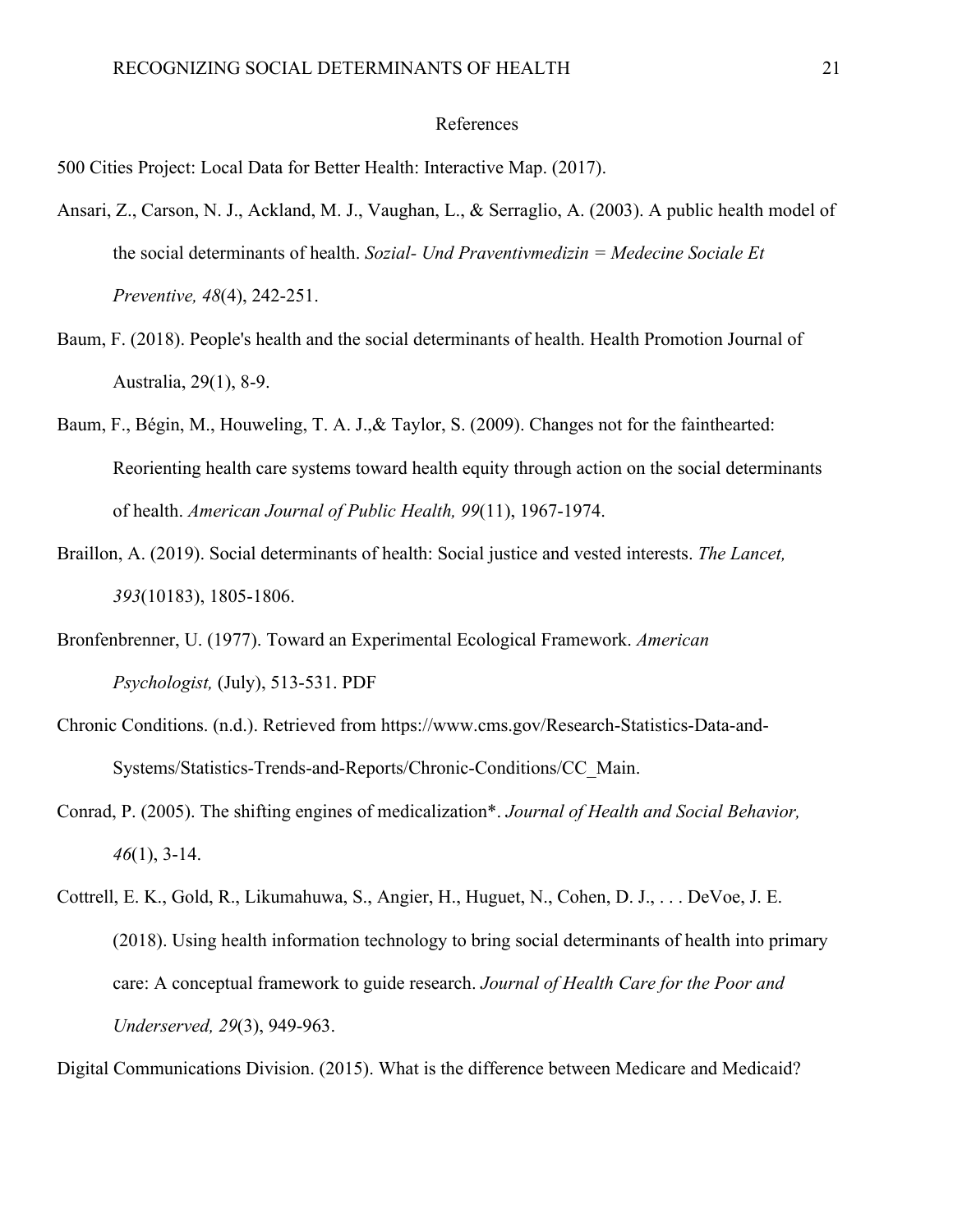- Dumit, J., & Greenslit, N. (2006). Informated health and ethical identity management. *Culture, Medicine and Psychiatry, 30*(2), 127-134.
- Durfey, S. N. M., Kind, A. J. H., Gutman, R., Monteiro, K., Buckingham, W. R., DuGoff, E. H., & Trivedi, A. N. (2018). Impact of risk adjustment for socioeconomic status on Medicare advantage plan quality rankings. *Health Affairs, 37*(7), 1065-1072,1A-15A.
- Fainzang, S. (2013). The other side of medicalization: Self-medicalization and self-medication. *Culture, Medicine and Psychiatry, 37*(3), 488-504.
- Kamble, S, & Boyd, A. S. (2008). HEALTH DISPARITIES AND SOCIAL DETERMINANTS OF HEALTH AMONG AFRICAN-AMERICAN WOMEN UNDERGOING PERCUTANEOUS CORONARY INTERVENTIONS (PCI). *Journal of Cultural Diversity, 15*(3), 132-142.
- Lantz, P. M., Lichtenstein, R. L., & Pollack, H. A. (2007). Health policy approaches to population health: The limits of medicalization. *Health Affairs, 26*(5), 1253-1257.
- Marmot, M. (2013). Universal health coverage and social determinants of health. *The Lancet, 382*(9900), 1227-1228.
- Matsumoto, M., & Nakayama, K. (2017). Development of the health literacy on social determinants of health questionnaire in Japanese adults. *BMC Public Health, 17*, 1.
- Mayes, R. (2019). ADHD, or the medicalization of social problems. *American Journal of Public Health, 109*(9), 1154-1155.
- McCall, D. T., Sauaia, A., Hamman, R. F., Reusch, J. E., & Barton, P. (2004). Are low-income elderly patients at risk for poor diabetes care? *Diabetes Care, 27*(5), 1060-5.
- Muntaner, C., & Chung, H. (2008). Macrosocial determinants, epidemiology, and health policy: Should politics and economics be banned from social determinants of health research? *Journal of Public Health Policy, 29*(3), 299-306.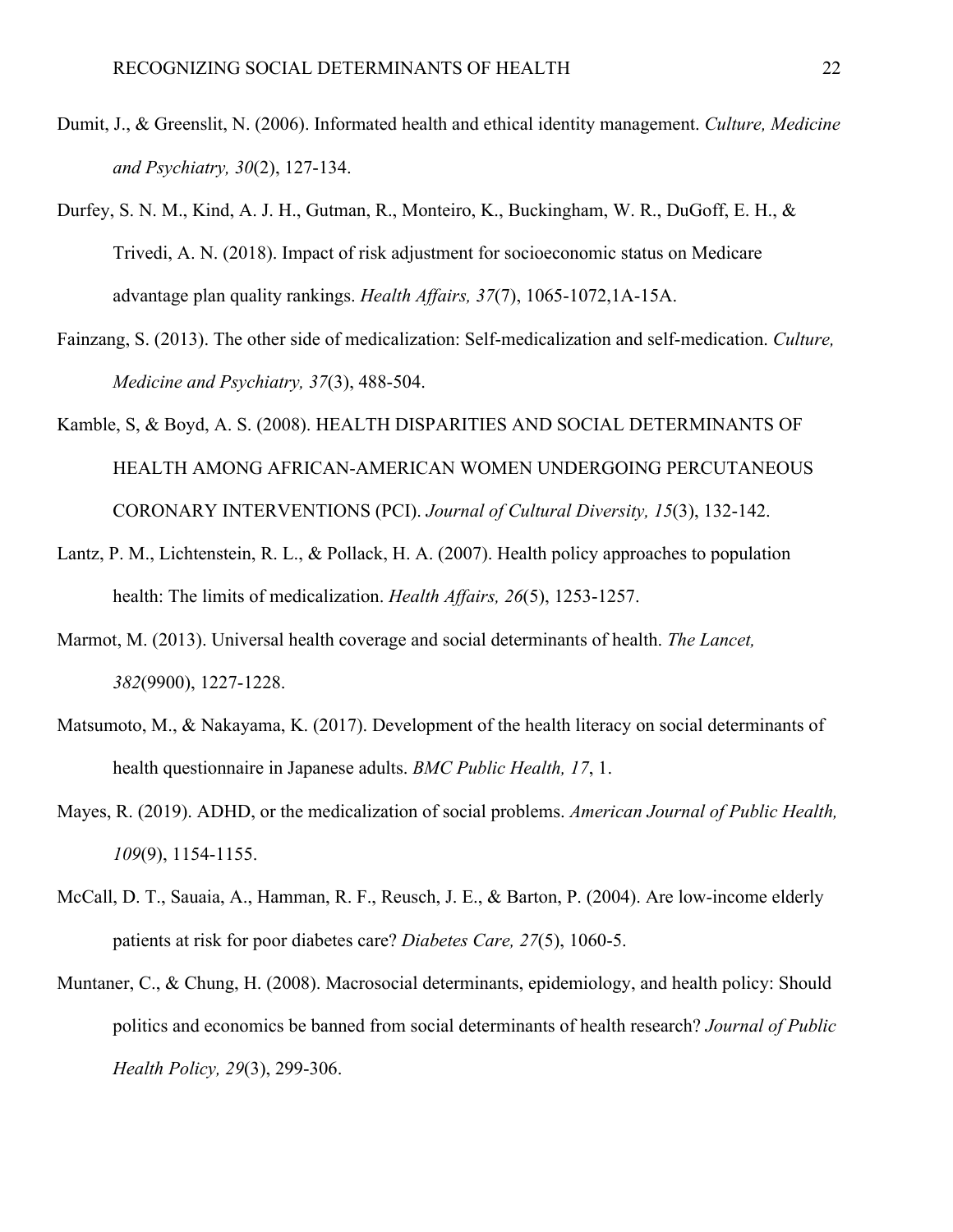- Pförtner, T., & Richter, M. (2011). Getting social: Public health's increasing awareness of the social determinants of health. *Journal of Public Health, 19*(1), 1-2.
- Rasanathan, K. (2018). 10 years after the commission on social determinants of health: Social injustice is still killing on a grand scale. *The Lancet, 392*(10154), 1176-1177.
- Rasanathan, K., Montesinos, E. V., Matheson, D., Etienne, C., & Evans, T. (2011). Primary health care and the social determinants of health: Essential and complementary approaches for reducing inequities in health. *Journal of Epidemiology and Community Health, 65*(8), 656-660.
- Robert, S., & Booske, B. (2011). US opinions on health determinants and social policy as health policy. *American Journal of Public Health, 101*(9), 1655-1663.
- Rosenthal, E. (2018). *An American sickness: How healthcare became big business and how you can take it back*. New York: Penguin Books.
- Roy, A. K., & Miller, M. M. (2012). The medicalization of addiction treatment professionals. *Journal Of Psychoactive Drugs*, *44*(2), 107–118.
- Sadler, J. Z., Jotterand, F., Simon, C. L., & Inrig, S. (2009). Can medicalization be good? situating medicalization within bioethics. *Theoretical Medicine and Bioethics, 30*(6), 411-425.
- Tournier, R. E. (1985). The medicalization of alcoholism: Discontinuities in ideologies of deviance. *Journal of Drug Issues, 15*(1), 39-49.
- U.S. Census Bureau QuickFacts: New York city, New York; Boston city, Massachusetts; Los Angeles city, California. (n.d.).
- Viner, R. M., Ozer, E. M., Denny, S., Marmot, M., Resnick, M., Fatusi, A., & Currie, C. (2012). Adolescent health 2: Adolescence and the social determinants of health. *The Lancet, 379*(9826), 1641-1652.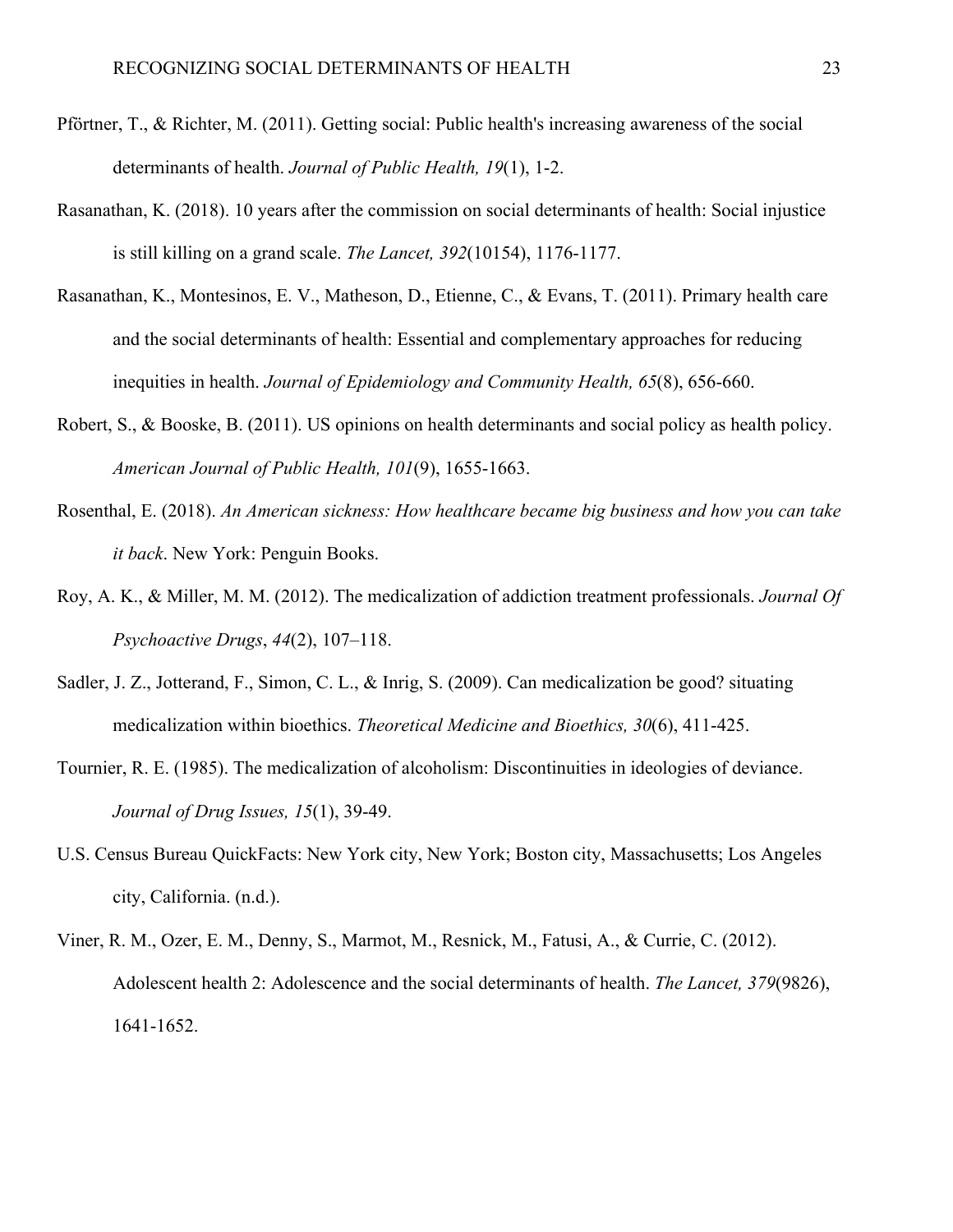## **Appendix A: Table**

|                               |                                                                                                          | Boston,<br><b>Massachusetts</b> | New York City,<br>New York | Los Angeles,<br>California |
|-------------------------------|----------------------------------------------------------------------------------------------------------|---------------------------------|----------------------------|----------------------------|
| Prevention                    | Adult between<br>18 and 64<br>without health<br>insurance                                                | 2% - 22%                        | 5% - 35%                   | 4% - 36%                   |
|                               | Adults 18 plus<br>who have had<br>an annual<br>checkup in the<br>last year                               | 70% - 80%                       | 65% - 80%                  | 60% - 75%                  |
| Unhealthy<br><b>Behaviors</b> | Adults 18 plus<br>who have<br>participated in<br>binge drinking in<br>the past 30<br>days.               | $9\% - 44\%$                    | $8\% - 31\%$               | 7% - 25%                   |
|                               | Adults 18 plus<br>who are<br>considered<br>obese.                                                        | 14% - 46%                       | 10% - 40%                  | 11% - 34%                  |
| Health<br><b>Outcomes</b>     | Adults 18 plus<br>who report<br>having poor<br>physical health<br>for 14 or more<br>consecutive<br>days. | 4% - 27%                        | 4% - 33%                   | 6% - 20%                   |
|                               | Adults 18 plus<br>who have high<br>blood pressure                                                        | $8\% - 44\%$                    | $8\% - 44\%$               | $9\% - 42\%$               |

All information came from the Centers for Disease Control 500 Cities Project last updated in 2017. All ranges are the lowest and highest percentages listed in the city. Percentages are based on each of the populations of each individual neighborhood within the city area codes. These are all self reported statistics.  $\mathbf{I}$